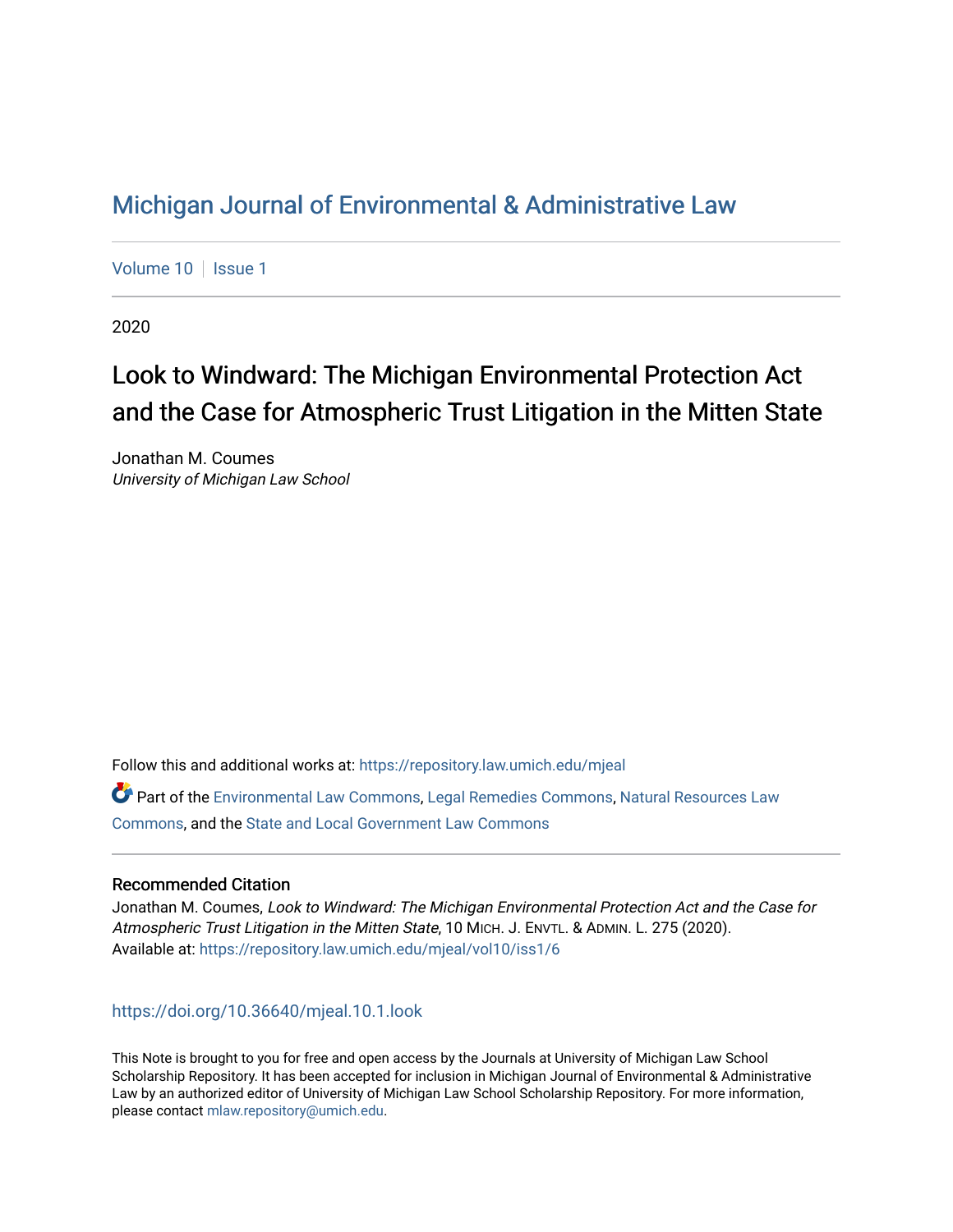## **LOOK TO WINDWARD: THE MICHIGAN ENVIRONMENTAL PROTECTION ACT AND THE CASE FOR ATMOSPHERIC TRUST LITIGATION IN THE MITTEN STATE**

## *Jonathan M. Coumes\**

*Failure to address climate change or even slow the growth of carbon emissions has led to innovation in the methods activists are using to push decisionmakers away from disaster. In the United States, climate activists frustrated by decades of legislative and executive inaction have turned to the courts to force the hand of the state. In their most recent iteration, climate cases have focused on the public trust doctrine, the notion that governments hold their jurisdictions' natural resources in trust for the public. Plaintiffs have argued that the atmosphere is part of the public trust and that governments have a duty to protect it.* 

*These types of lawsuits, known as Atmospheric Trust Litigation, have foundered on the shoals of courts wary of exceeding their powers, whether granted by Article III or state constitutions. The trouble in many cases, including* Juliana v. United States*, has been standing. Courts balk at declaring that any one actor has the power to affect climate change. Since they usually think one actor can't fix the climate, redressability is out the window. Even if courts get past redressability, they believe the scale of any potential relief is just beyond the ability of a court to order. The number of lawsuits that have been filed suggests that that reasonable minds can differ, but most judges have found plaintiffs do not have standing before clearing the cases off their dockets.* 

*This Note contends that at least one state remains fertile ground for an atmospheric trust lawsuit. Michigan's 1963 Constitution implies that the atmosphere is within the public trust, and the Michigan Environmental Protection Act, passed to carry out the state's constitutional duties towards the natural world, does away with most, if not all, of the standing issues that have stymied climate cases across the nation. Motions, briefs, and equitable relief are not the only way to avoid the onset of what could be the greatest calamity in the history of humanity, but in Michigan, at least, Atmospheric Trust Litigation may well be what breaks and rolls back the carbon tide.* 

<sup>\*</sup> University of Michigan Law School, J.D. Candidate, 2021. I am grateful to Marielle Coutrix, Jared Looper, Evan Neustater, Amita Maram, and Jeff Haynes for their commentary and incisive critiques of this Note, and especially to the entire *MJEAL* staff for their tireless efforts in editing and cite-checking in the law journal business, we all know who the real heroes are.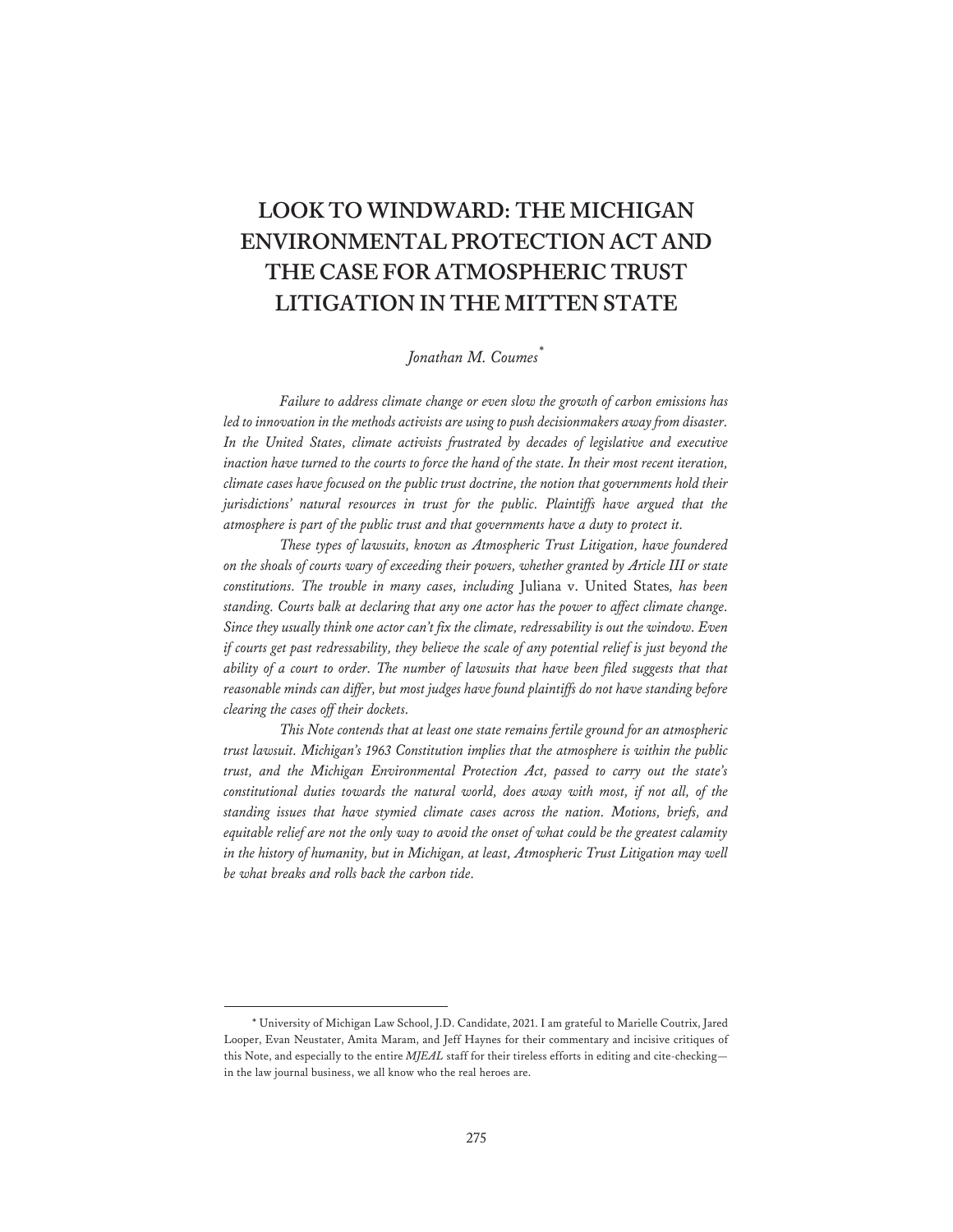| I. |                       |                                                                  |  |
|----|-----------------------|------------------------------------------------------------------|--|
|    | $\mathcal{A}_{\cdot}$ |                                                                  |  |
|    | B.                    |                                                                  |  |
|    |                       | II. THE SHAPE OF ATMOSPHERIC PUBLIC TRUST LITIGATION 282         |  |
|    | A.                    |                                                                  |  |
|    | $B_{\cdot}$           | No Ordinary Lawsuit: Juliana and the Fate of ATL on the          |  |
|    |                       |                                                                  |  |
|    |                       |                                                                  |  |
|    | $A_{\cdot}$           | Michigan's Public Trust Doctrine from the Northwest Territory    |  |
|    |                       |                                                                  |  |
|    | В.                    | Bringing the Public Trust out of the Water and onto the Land 289 |  |
|    |                       |                                                                  |  |
|    | $\mathcal{A}_{\cdot}$ |                                                                  |  |
| V. |                       |                                                                  |  |
|    | $\mathcal{A}_{\cdot}$ |                                                                  |  |
|    | $B_{\cdot}$           |                                                                  |  |
|    |                       |                                                                  |  |

#### TABLE OF CONTENTS

## INTRODUCTION

Every year, the climate prognosis worsens. Every year, there's less ice at the poles, more wildfires, more storms and hurricanes. Every year, more shock at how far the changing atmosphere has overshot our estimates of carbon gained, degrees raised, and ice lost.1 And as the years tick by, it becomes ever clearer that our politics has no grasp on the problem.<sup>2</sup> The Paris Agreement, the world's foremost collective compact on climate, sets emissions targets far too lax to keep global warming under two degrees Celsius.<sup>3</sup> Four years out and states are already missing the Paris targets widely.4 Not only has the world's largest economy left the agreement, but its leader seems determined to accelerate carbon emissions.5 Between

<sup>1.</sup> *See* David Wallace-Wells, *The Uninhabitable Earth*, N.Y. MAG. (July 10, 2017), http://nymag.com/intelligencer/2017/07/climate-change-earth-too-hot-for-humans.html.

<sup>2.</sup> *Id.*

<sup>3.</sup> David Roberts, *No Country on Earth Is Taking the 2 Degree Climate Target Seriously*, VOX (Apr. 29, 2017, 11:20 AM), https://www.vox.com/2016/10/4/13118594/2-degrees-no-more-fossil-fuels.

<sup>4.</sup> Brad Plumer & Nadja Popovich, *The World Still Isn't Meeting Its Climate Goals*, N.Y. TIMES (Dec. 7, 2018), https://www.nytimes.com/interactive/2018/12/07/climate/world-emissions-paris-goalsnot-on-track.html.

<sup>5.</sup> *See, e.g.*, Lisa Friedman, *Trump Serves Notice to Quit Paris Climate Agreement*, N.Y. TIMES (Nov. 4, 2019), https://www.nytimes.com/2019/11/04/climate/trump-paris-agreement-climate.html; see also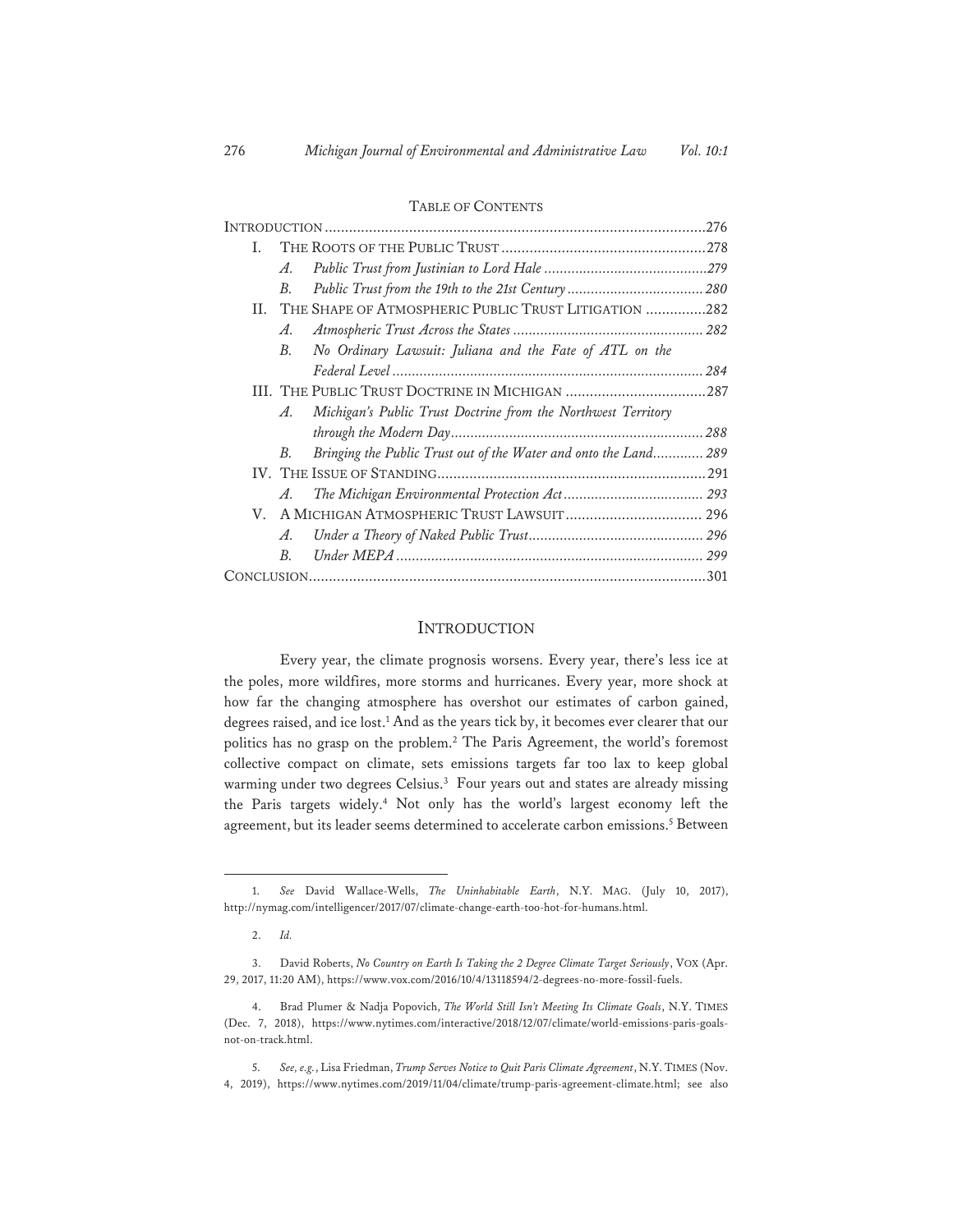American intransigence and the weakness of the Paris Agreement, worldwide effort has not been moving in a positive direction.<sup>6</sup>

As international institutions fail to address climate change, it's no wonder that every year, more people from more disciplines are looking for ways to bring their expertise to bear on the crisis.7 Given the current American administration's obduracy on climate,<sup>8</sup> it's unsurprising that activists in the United States are on the hunt for new ways to put legal force behind their arguments. One of the most exciting avenues being pursued is the public trust suit.

The flagship public trust climate case is *Juliana v. United States*, in which a group of young people have sought to force the federal government to curtail the fossil fuel industry's ability to emit greenhouse gases ("GHGs").9 While the Ninth Circuit has dismissed the case on standing grounds, other plaintiffs have made similar arguments using state public trust doctrines.<sup>10</sup> The possibility of a state-by-state approach comes with several advantages.<sup>11</sup> State public trust doctrine is often stronger than the federal version (if one even exists), and plaintiffs are not tasked with devising a national climate regime in their prayers for relief.<sup>12</sup> The first waves

- 9. Juliana v. United States, 217 F. Supp. 3d 1224, 1234 (D. Or. 2016).
- 10. *See infra* Section II.A.

12. *See id.* at 59-60.

Maya Kosoff, *Trump's Ignorance Is Exacerbating an Ecological Apocalypse*, VANITY FAIR (Nov. 28, 2018), https://www.vanityfair.com/news/2018/11/trumps-ignorance-is-exacerbating-an-ecological-apocalypse.

<sup>6.</sup> *See, e.g.*, Graham Readfearn, *Australia's Climate Response Among the Worst in the G20*, GUARDIAN (Nov. 11, 2019, 12:34 AM), https://www.theguardian.com/environment/2019/nov/11/australi a-climate-response-among-worst-g20; Gary Fuller, *Pollutionwatch: Africa Increases its Reliance on Fossil Fuels*, GUARDIAN (Nov. 7 2019, 04:30 PM), https://www.theguardian.com/environment/2019/nov/07/po llutionwatch-africa-increases-reliance-fossil-fuels; Andrew Freedman, *Amazon Fires Could Accelerate Global Warming and Cause Lasting Harm to a Cradle of Biodiversity*, WASH. POST (Aug. 22, 2019), https://www.washingtonpost.com/weather/2019/08/21/amazonian-rainforest-is-ablaze-turning-day-intonight-brazils-capital-city/.

<sup>7.</sup> *See, e.g.*, *Top 50 Non-Profit Organizations Working to Stop Climate Change*, CLIMATESTORE (Mar. 18, 2020, 4:49 PM), https://climatestore.com/take-action/get-involved/non-profit-organizationsworking-on-climate-change (listing, *inter alia*, Mothers Out Front and the Catholic Climate Covenant).

<sup>8.</sup> *See, e.g.*, Coral Davenport, *E.P.A. Watchdog, Citing 'Open Defiance' of Inquiries, Rebukes Top Agency Aide*, N.Y. TIMES (Nov. 6, 2019), https://www.nytimes.com/2019/11/06/climate/epa-watchdogchief-of-staff.html.

<sup>11.</sup> *See generally* Matthew Schneider, *Where* Juliana *Went Wrong: Applying the Public Trust Doctrine to Climate Change Adaptation at the State Level*, 41 ENVIRONS ENVTL. L. & POL'Y J. 47, 59 (2017).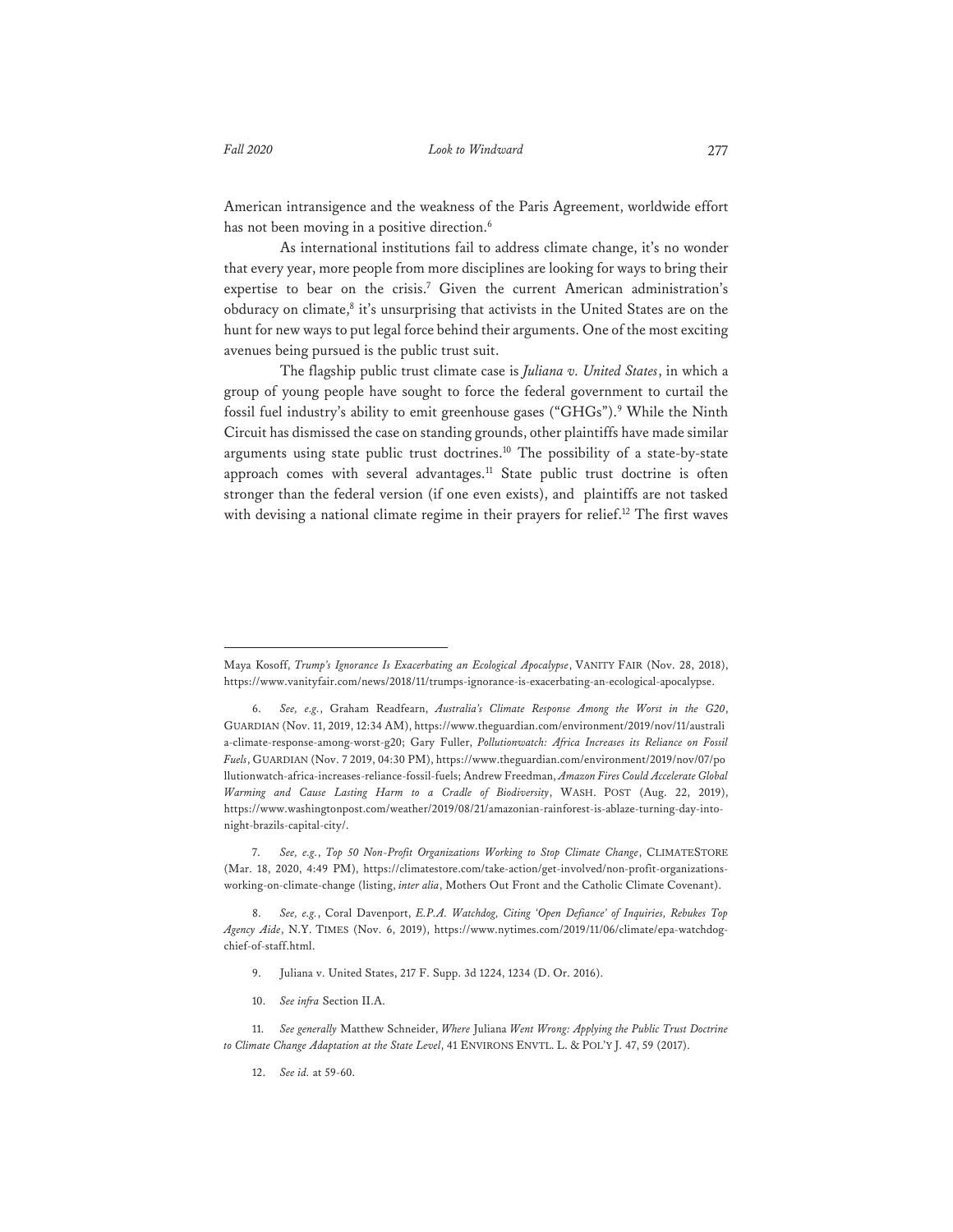of state-level cases have encountered resistance,<sup>13</sup> but atmospheric public trust advocates fight on.<sup>14</sup>

This Note will lay out the historical foundations of the public trust doctrine in Part I, explore past and ongoing state-level efforts to expand the public trust doctrine to include the atmosphere in Part II, survey Michigan's public trust doctrine in Part III, and then evaluate the chances that a public trust lawsuit would have in Michigan in Part IV. Finally, this Note will conclude that Michigan's peculiar standing law and its Environmental Protection Act show the state is fertile ground for an atmospheric trust lawsuit.

## I. THE ROOTS OF THE PUBLIC TRUST

Public trust is one of the more ancient doctrines alive in American law. Scholars and practitioners alike trace its origins to the Institutes of Justinian,<sup>15</sup> which provide that "the following things are by natural law common to all—the air, running water, the sea, and consequently the seashore."<sup>16</sup> That is, there are certain things which no one owns because they cannot rightly *be* owned, "for [they] are not, like the sea itself, subject to the law of nations," and are instead reserved by the sovereign for the use of all.<sup>17</sup> The 'public trust doctrine' posits that certain natural resourcesincluding the air, the navigable waters, and the shore—are held in trust for the people and managed by the government.<sup>18</sup> The trust doctrine operates the same way today that it did, at least theoretically, in the time of Justinian.19

16. CAESAR FLAVIUS JUSTINIAN, THE INSTITUTES OF JUSTINIAN bk. II, I.1 (J.B. Moyle trans., Oxford 1911). The Institutes are part of Justinian's *Corpus Juris Civilis*, an attempted compilation of existing Roman law in the sixth century AD. The Institutes, as opposed to the other component parts of the *Corpus*—the *Digest*, the *Codex*, and the *Novellae Constitutiones*—were meant to work as a kind of introductory textbook for law students. *See Justinian's Codification*, OXFORD CLASSICAL DICTIONARY (3d ed. 2003).

17. CAESAR FLAVIUS JUSTINIAN, THE INSTITUTES OF JUSTINIAN bk. II, I.1 (J.B. Moyle trans., Oxford 1911).

18. *See* Gerald Torres & Nathan Bellinger, *The Public Trust: The Law's DNA*, 4 WAKE FOREST J.L. & POL'Y 281, 286-87 (2014).

<sup>13</sup>*. See* Caroline Cress, *It's Time to Let Go: Why the Atmospheric Trust Won't Help the World Breathe Easier*, 92 N.C. L. REV. 236, 261 (2013).

<sup>14.</sup> *See* Randall S. Abate, *Atmospheric Trust Litigation in the United States: Pipe Dream or Pipeline to Justice for Future Generations?*, *in* CLIMATE JUSTICE: CASE STUDIES IN GLOBAL AND REGIONAL GOVERNANCE CHALLENGES 542, 557 (Randall S. Abate ed., 2016) (collecting cases).

<sup>15.</sup> *See* Carolyn Kelly, *Where the Water Meets the Sky: How an Unbroken Line of Precedent from Justinian to* Juliana *Supports the Possibility of a Federal Atmospheric Public Trust Doctrine*, 27 N.Y.U. ENVTL. L.J. 183, 193-202 (2019) (collecting cases citing Justinian).

<sup>19.</sup> *See id.* at 283, 286 n.10. Scholars are not at all in agreement that an unbroken line of Public Trust Theory runs from the Romans through to today, but American courts routinely treat the PTD as if such a connection existed. *See, e.g.*, Idaho v. Coeur d'Alene Tribe of Idaho, 521 U.S. 261, 284 (1997).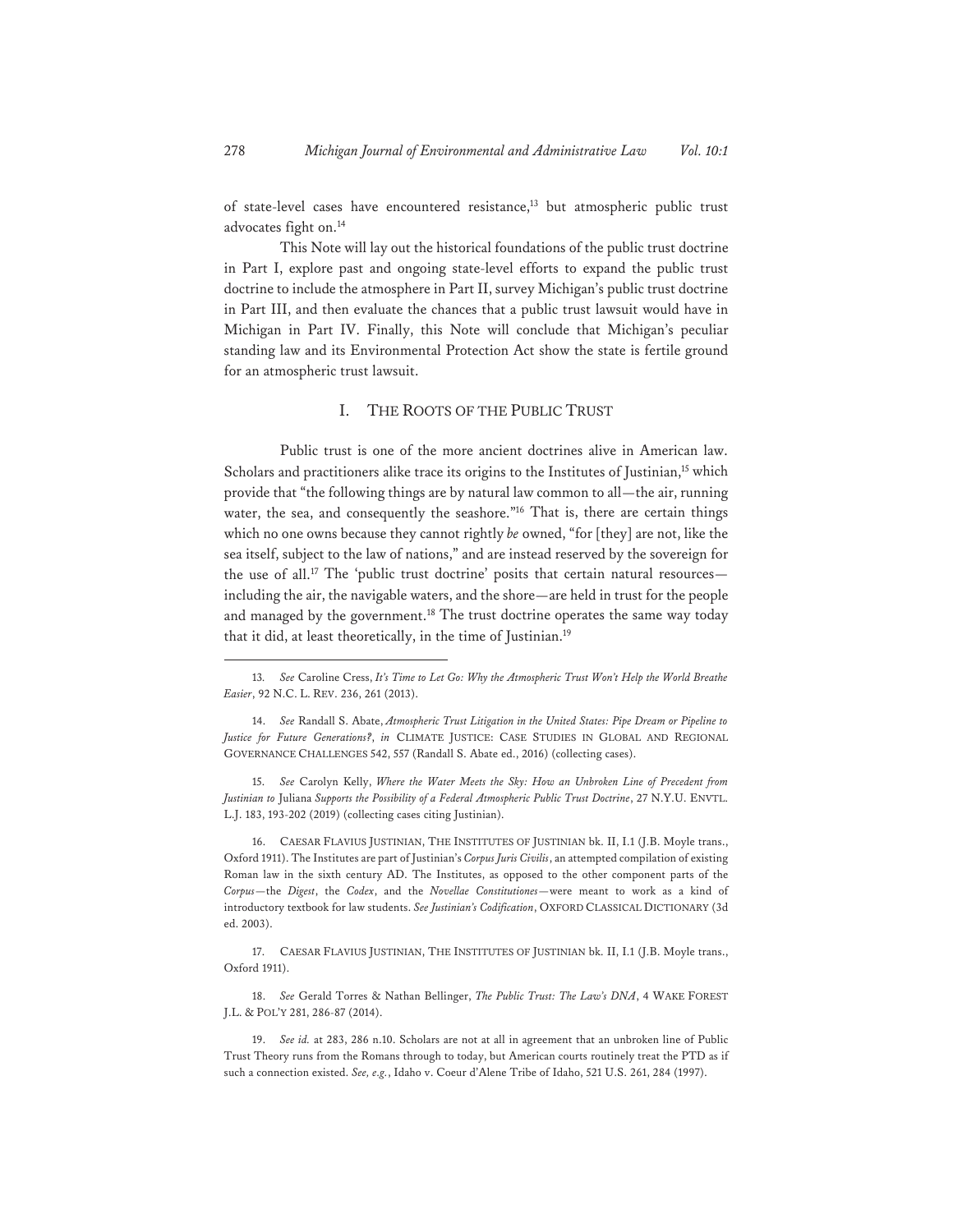### *Fall 2020 Look to Windward* 279

### *A. Public Trust from Justinian to Lord Hale*

Roman civil law shaped the Canon and English law that came down to American jurisprudence.<sup>20</sup> Under the English common law, the public trust doctrine governed the use of waterways for fishing and navigation, as well as the local use of common land.21 One of the Magna Carta's provisions touched on the public trust in the thirteenth century,<sup>22</sup> and English courts hundreds of years later continued to refer back to that incorporation.<sup>23</sup> Over time, the common law came to hold that the doctrine prevented the sovereign from granting certain property, or certain interests in that property, to private owners—the sovereign 'owned' the common lands and navigable waters, and was entrusted with ensuring their public use.<sup>24</sup> As the Supreme Court noted in *Shively v. Bowlby*:

> In England, from the time of Lord Hale, it has been treated as settled that the title in the soil of the sea, and the arms of the sea . . . is in the King, except so far as an individual or a corporation has acquired rights in it . . . and that this title, *jus privatum* . . . is held subject to the public right, *jus publicum*, of navigation and fishing.<sup>25</sup>

Thus, no matter the sovereign's degree of interest in granting the title of shores, rivers, lakes, or other lands in which the public has an interest to private owners, the sovereign *does not have the power* to grant the full title. As the Michigan Supreme Court wrote when explaining the origins of the public trust in a recent case:

<sup>20.</sup> *See generally* William Wirt Howe, *Roman and Civil Law in America*, 16 HARV. L. REV. 342 (1903); R.C. Dale, *The Adoption of the Common Law by the American Colonies*, 30 AMER. L. REG. 554, 564 (1882).

<sup>21.</sup> Joseph L. Sax, *The Public Trust Doctrine in Natural Resource Law: Effective Judicial Intervention*, 68 MICH. L. REV. 471, 475, 475 n.15 (1970).

<sup>22.</sup> Magna Carta § 33. This provision prohibits "kydells" or fishing weirs, river-spanning nets which prevented navigation and destroyed fish populations. It's a long stretch from this section to public trust in its entirety, but modern writers—Kelly, *supra* note 15, at 187-88—and English lawyers—Sax, *supra*  note 21—say that this is where it all began in the English law.

<sup>23.</sup> *See, e.g.*, Gann v. Free Fishers of Whitstable (1865) 11 Eng. Rep. 1305 (HL) 1314 (appeal taken from Eng.).

<sup>24.</sup> Expressed in the dense prose of the period by Sir William Scott, "[a]ll grants of the crown are to be strictly construed against the grantee, contrary to the usual policy of the law in the consideration of grants, and upon this just ground: that, the prerogatives and rights and emoluments of the crown being conferred upon it for great purposes, and for the public use, it shall not be intended that such prerogatives, rights, and emoluments are diminished by any grant, beyond what such grant, by necessary and unavoidable construction, shall take away." The Rebeckah (1799) 165 Eng. Rep. 158 EWHC (admlty) 159.

<sup>25. 152</sup> U.S. 1, 13 (1894) (citations omitted).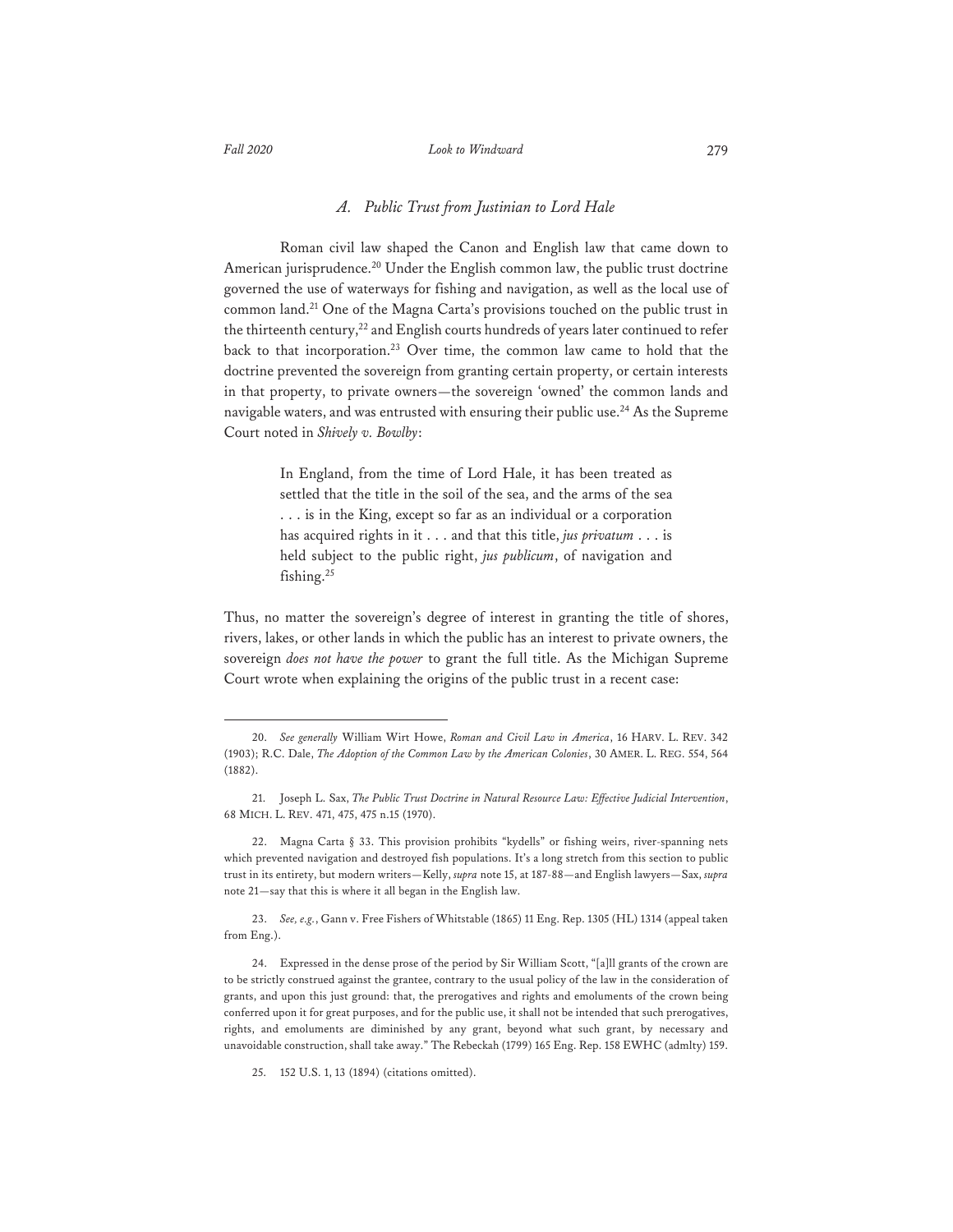Thus, when a private party acquire[d] littoral property from the sovereign, it acquire[d] only the *jus privatum* . . . Public rights in certain types of access to the waters and lands beneath them remain under the protection of the state. Under the public trust doctrine, the sovereign never had the power to eliminate those rights, so any subsequent conveyances of littoral property remain subject to those rights.<sup>26</sup>

It was in this form—a protection of public rights against private grants—that the public trust doctrine made its way to the United States.

## *B. Public Trust from the 19th to the 21st Century*

 Public trust litigation in American courts has mirrored the ideal form described by English legal scholars—it has prevented the government from placing public lands in private hands, and it has prevented sales or grants of public land from interfering with public use.27 *Illinois Central Railroad Company v. Illinois*, the premier American public trust case, illustrates the similarity.<sup>28</sup> The Illinois legislature granted what amounted to the entire commercial waterfront of Chicago to the Illinois Central Railroad in 1869.29 The grant included the bed of Lake Michigan extending a mile from the shoreline, more than a thousand acres of what was traditionally part of the public trust.30 A more vigilant legislature rescinded the grant in 1873 and sued the railroad company to invalidate the original legislation.<sup>31</sup> The Supreme Court found for Illinois and wrote that the state's title to the lake-bed and waters was:

> [D]ifferent in character from that which the state holds in lands intended for sale . . . It is a title held in trust for the people of the state that they may enjoy the navigation of the waters, carry on commerce over them, and have liberty of fishing therein freed from the obstruction or interference of private parties. $32$

- 28. 146 U.S. 387 (1892).
- 29. *See id.* at 454.
- 30. *See id.* at 433, 454.
- 31. *See id.* at 439.
- 32. *See id.* at 452-54.

<sup>26.</sup> Glass v. Goeckel, 703 N.W.2d 58, 66 (Mich. 2005). For the uninitiated reader, "littoral" means, "[o]f or relating to the coast or shore of an ocean, sea, or lake." *Littoral*, BLACK'S LAW DICTIONARY (9th ed. 2009).

<sup>27.</sup> *See* Sax, *supra* note 21, at 488-89.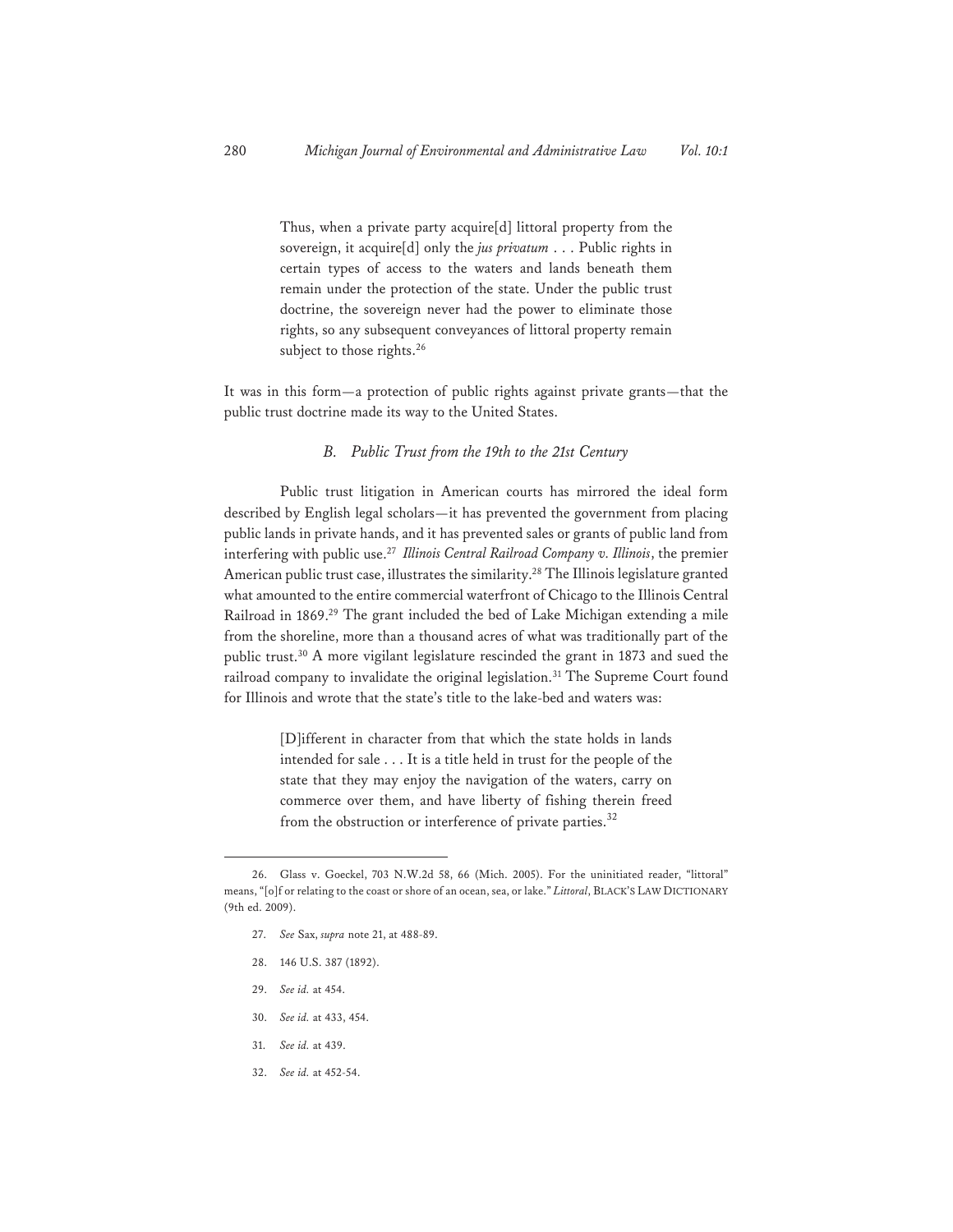The Court explained that while the state was free to grant use of the shoreline to private parties for the construction of "wharves, piers, docks, and other structures" which would facilitate the public's use of the shore, it could not transfer the title to and surrender control of an entire harbor to a self-interested corporation.<sup>33</sup> The enjoyment of the harbor belonged to the people, and "the state [could] no more abdicate its trust over property in which the whole people are interested . . . than it [could] abdicate its police powers in the administration of government and the preservation of the peace."34

 That kind of holding is largely how courts have implemented the public trust doctrine, giving the third branch an avenue to invalidate otherwise apparently legal sales and grants of public lands and waters to private actors.<sup>35</sup> Public trust has enjoyed renewed popularity in recent decades in part because of Professor Joseph Sax's advocacy for the use the public trust doctrine to further democratize state government and preserve natural resources.36 State legislatures, whether in good or bad faith, often allow industrial and commercial interests to make use of public lands. Sax posited that private citizens could challenge these grants by using the courts to force legislatures to reconsider their decisions in the light of public scrutiny.<sup>37</sup> Sax thought that by using the public trust doctrine to bring suit, the small groups of citizens concerned with untoward public-private action could bring wider public attention to what would otherwise go unnoticed.38 Sax wrote that while many or most legislative grants of public land go unnoticed, citizen suits could focus wider attention on those that harmed public interests.39 Through the 1980s and into this century, "the doctrine has been expanded to protect additional water-related uses such as swimming and similar recreation, aesthetic enjoyment of rivers and lakes, and preservation of flora and fauna indigenous to public trust lands."40 Recent developments have taken the concept of public trust from its traditional roots in the enjoyment of water to the enjoyment of the air and the biosphere.<sup>41</sup>

- 35. *See* Kelly, *supra* note 15, at 195-99 (collecting cases).
- 36. *See* Sax, *supra* note 21, at 556-61.
- 37. *Id.* at 558-59.
- 38. *See id.*
- 39. *See id.*
- 40. District of Columbia v. Air Fla., Inc., 750 F.2d 1077, 1083 (D.C. Cir. 1984).
- 41. *Id.*

<sup>33</sup>*. See id.* at 453.

<sup>34.</sup> *See id.*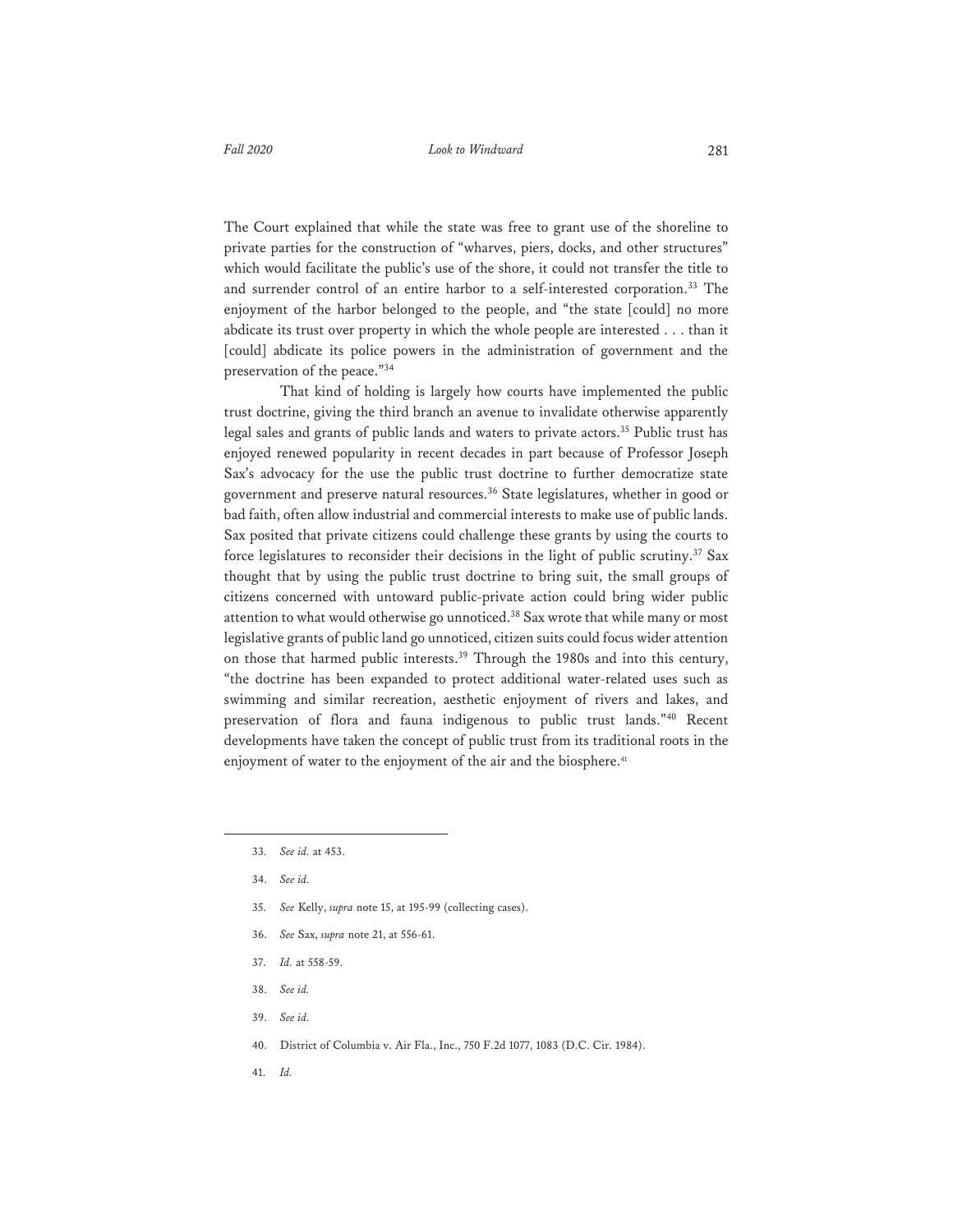## II. THE SHAPE OF ATMOSPHERIC PUBLIC TRUST LITIGATION

 In 2011, non-profit organizations like Our Children's Trust and Kids vs. Global Warming began filing 'atmospheric trust' lawsuits against states and the federal government, alleging they had breached their fiduciary duties by allowing polluters to discharge greenhouse gases and warm the Earth.<sup>42</sup> Atmospheric trust litigation ("ATL") attempts to bring the air that Justinian's Institutes described as "common to all" back within the fold of the public trust and to apply the doctrine to climate change. This section will survey this effort and its results at the state level before turning to *Juliana* to explore the standing issues that stymied the suit in the Ninth Circuit.

## *A. Atmospheric Trust Across the States*

ATL proceeds by way of five claims: (1) that the air and atmosphere are part of the body of the public trust; (2) that present *and future* generations are beneficiaries of the trust; (3) that the government's fiduciary duty is not just to retain the trust in public hands but to protect against impairment of the air and climate, amounting to a duty to rectify the carbon imbalance; (4) that courts have the inherent power to enforce these trust obligations without specific reference or challenge to a particular legislative or executive action; and (5) that, in state courts, governments must produce a full accounting of the state's carbon emissions and a plan to draw down emissions by six percent per annum.<sup>43</sup>

 In each suit, plaintiffs must find the public trust doctrine in the law and frame a cause of action. The best case is where a state constitution contains a public trust provision, like in Alaska and New Mexico.<sup>44</sup> In states like Oregon, plaintiffs

<sup>42.</sup> Felicity Barringer, *Suit Accuses U.S. Government of Failing to Protect Earth for Generations Unborn*, N.Y. TIMES (May 4, 2011), https://www.nytimes.com/2011/05/05/science/earth/05climate.html; Claire Thompson, *The Young and the Restless: Kids Sue Government over Climate Change*, GRIST (Dec. 9, 2011), https://grist.org/climate-change/2011-12-08-the-young-and-the-restless-kids-sue-governmentover-climate-chan/; K.J. Dell Antonia, *Kids v. the Government*, SLATE (May 5, 2011), https://slate.com/human-interest/2011/05/kids-v-the-government.html?via=recirc\_recent. Kids vs. Global warming has been rebranded to "iMatter." *See* IMATTER, https://www.imatteryouth.org/ (last visited Sept. 28, 2020).

<sup>43.</sup> *See generally* MARY CHRISTINA WOOD, NATURE'S TRUST: ENVIRONMENTAL LAW FOR A NEW ECOLOGICAL AGE 221 (Cambridge Univ. Press 2014) (describing the common claims of atmospheric trust litigation). For state claims, see, e.g., Sanders–Reed *ex rel*. Sanders–Reed v. Martinez, 350 P.3d 1221, 1222-23 (N.M. Ct. App. 2015); Kanuk *ex rel*. Kanuk v. State, 335 P.3d 1088, 1091 (Alaska 2014); Sinnok v. State, No. 3AN-17-09910 CI, 2018 WL 7501030 at \*5-6 (Alaska 2018); Chernaik v. Brown, 436 P.3d 26, 28-29 (Or. Ct. App. 2019); Aji P. *ex rel*. Piper v. State, No. 18-2-04448-1 SEA, at \*4-5 (Wash. Super. Ct. 2018); First Amended Complaint at \*3-6, Reynolds v. Florida, No. 18-CA-000819, 2020 WL 3410846 (Fla. Cir. Ct. 2018).

<sup>44.</sup> Article XX § 21 of the New Mexico Constitution provides that "[t]he legislature shall provide for . . . control of despoilment of the air, water, and other natural resources of the state," which the court in *Sanders–Reed* found had created a public trust duty on the part of the state. 350 P.3d at 1222, 1225.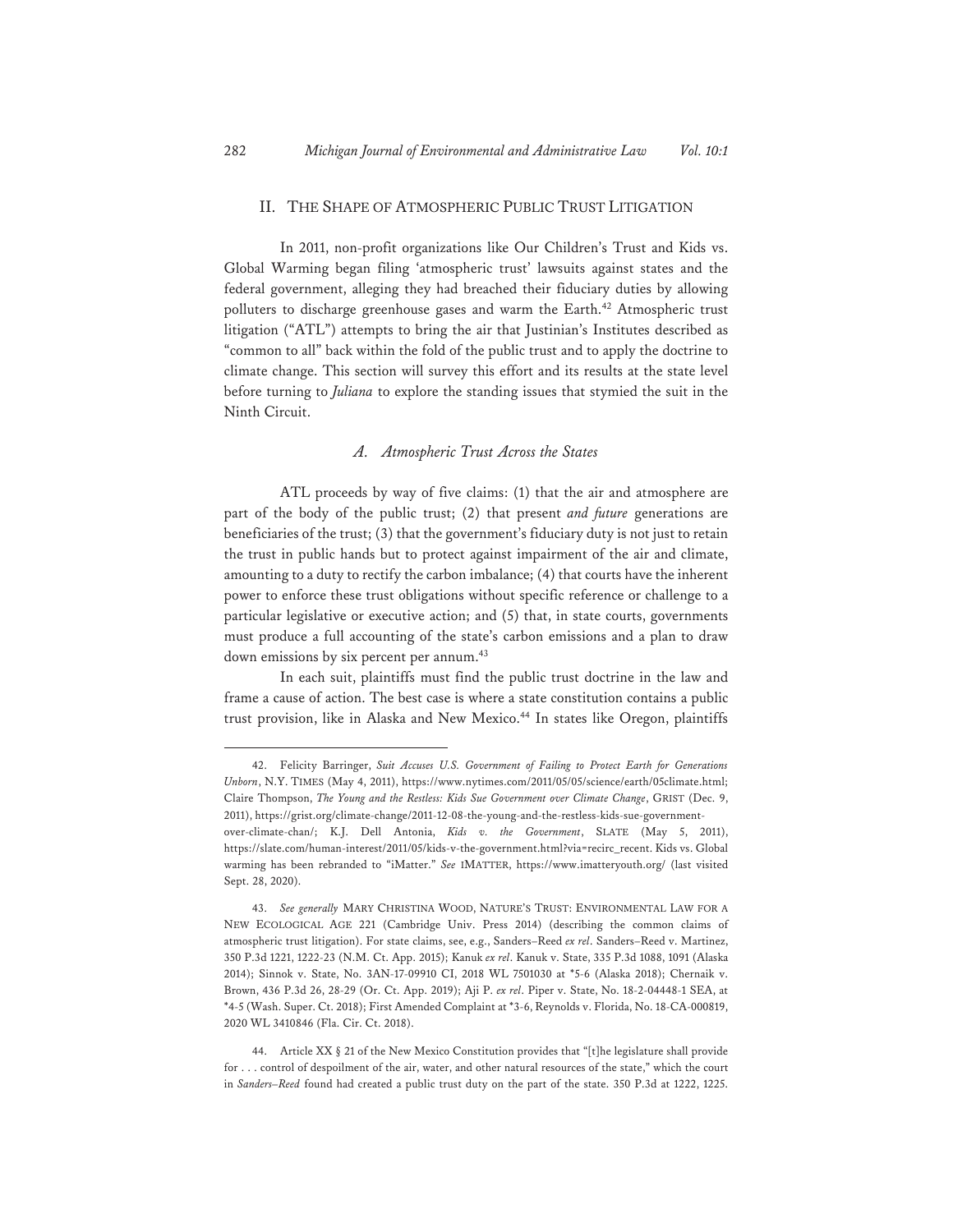have appealed to state common law more generally and pointed to the robust public trust doctrines of other jurisdictions.45 In Oregon, Our Children's Trust has attempted to make its case under the Federal Constitution, arguing that the Due Process clause provides the right to a stable climate.<sup>46</sup>

Courts have not viewed sweeping claims for injunctive relief favorably. Some have insisted that the public "trust" is just a metaphor and that states bear no positive or fiduciary duties towards the people as regards public lands.<sup>47</sup> Others have refused to expand a doctrine narrowly concerned for most of American history with submerged lands to the atmosphere.<sup>48</sup> Judges have balked at what they see as an expansive scope of requested relief and relied on the political question doctrine to kick the issue back to the legislature, even after acknowledging the merits of the public trust claims.<sup>49</sup> They have frowned on the constitutional claims, with one Washington judge noting that "a stable and healthy climate, like world peace and economic prosperity, is a shared aspiration—the goal of a people, rather than the [substantive due process] right of a person."50 Finally, at least one court has assumed that states bear atmospheric trust duties but held that state environmental agencies were the manifestation of that duty and pointed plaintiffs to rulemaking rather than litigation.<sup>51</sup>

 Organizations attempting ATL have not been stymied by these initial setbacks. Our Children's Trust alone has cases in progress throughout the country. *Chernaik* in Oregon, *Sinnok* in Alaska, and *Aji P.* in Washington are on appeal, while *Reynolds* in Florida is awaiting trial.52 Michigan, Florida, and Colorado stonewalled Our Children's Trust's attempts at rulemaking, but more attempts are in progress in

- 45. *Chernaik*, 436 P.3d at 33.
- 46. *See* Juliana v. United States, 947 F.3d 1159, 1164-65 (9th Cir. 2020).
- 47. *E.g., Chernaik*, 436 P.3d at 35.
- 48. *E.g.,* Filippone *ex rel*. Filippone v. Iowa Dep't. of Nat. Res., 829 N.W.2d 589 at 2 (Iowa Ct. App. 2013); Aronow v. State, No. A12-0585, 2012 WL 4476642, at \*2 (Minn. Ct. App. 2012).
	- 49. *E.g., Kanuk*, 335 P.3d at 1097; *see also Juliana*, 947 F.3d at 1165.
	- 50. Aji P. *ex rel*. Piper v. State, No. 18-2-04448-1 SEA, at \*8 (Wash. Super. Ct. 2018).
- 51. *See* Sanders–Reed *ex rel*. Sanders–Reed v. Martinez, 350 P.3d 1221, 1225 (N.M. Ct. App. 2015).
	- 52. Reynolds v. State, No. 18-CA-000819, 2020 WL 3410846 (Fla. Cir. Ct. 2018).

Article VIII of the Alaska Constitution recognizes a more traditional public trust in navigable waters, though its first section announces a broader aim: "It is the policy of the State to encourage the settlement of its land and the development of its resources by making them available for maximum use consistent with the public interest." ALASKA CONST. art. VIII, § 1. The court in *Kanuk* recognized those public trust duties. 335 P.3d at 1099 (finding precedent for the public trust doctrine constitutionalized in the Constitution of Alaska, article VIII, section 3).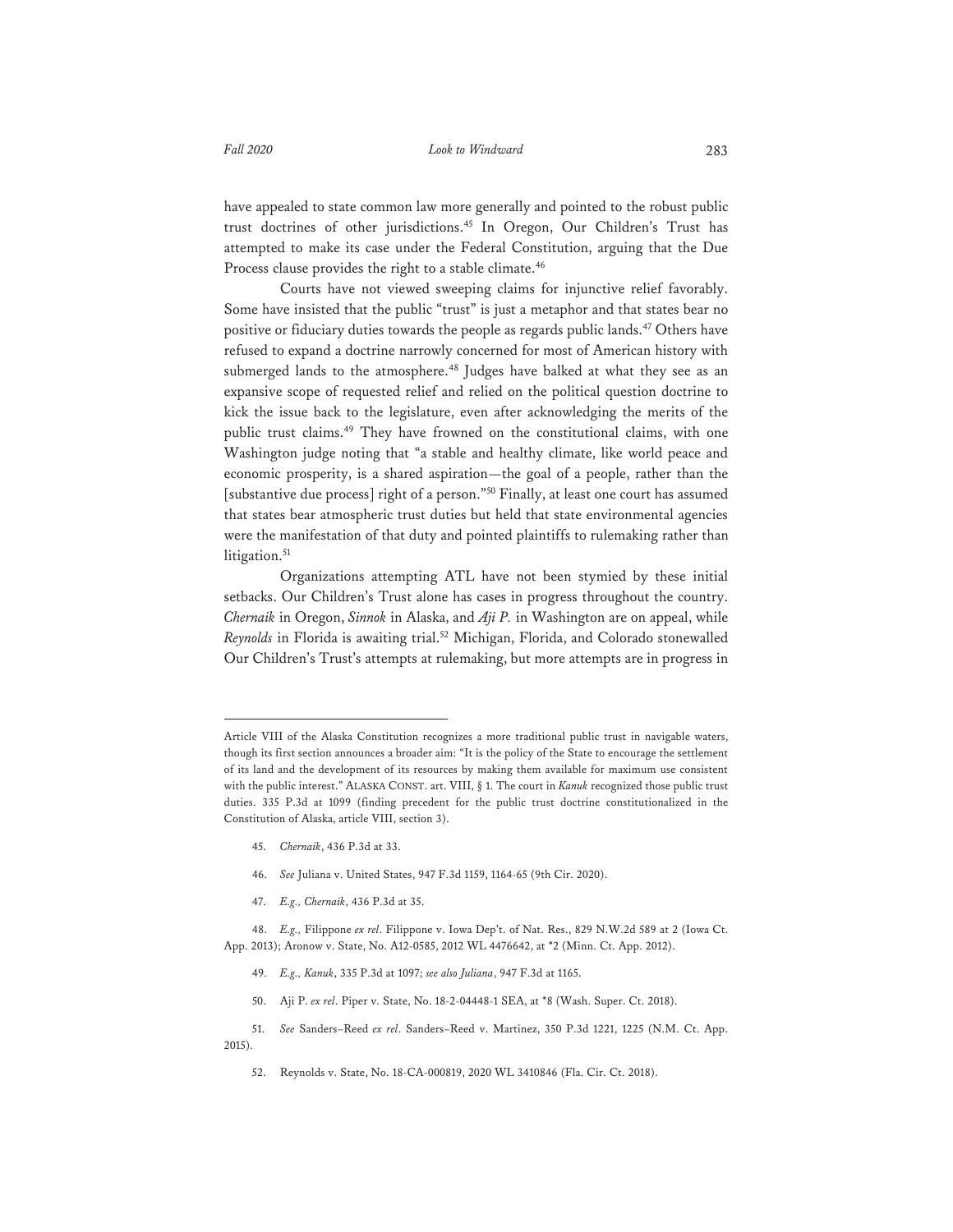Maine, North Carolina, and New Mexico.53 And of course, *Juliana v. United States* has become Our Children's Trust's most famous lawsuit, a test case for the application of the public trust doctrine to the atmosphere at the federal level.<sup>54</sup>

## *B. No Ordinary Lawsuit: Juliana and the Fate of ATL on the Federal Level*

*Juliana v. United States*, the flagship federal ATL case, represents the best arguments for incorporating the atmosphere into the public trust at the federal level but also demonstrates why the federal approach is, for the foreseeable future, a nonstarter. Unlike in some of the states, the public trust doctrine was not written into the U.S. Constitution and has not been codified by statute or explicitly incorporated into federal common law.55 The plaintiffs thus had to argue for the creation or incorporation of the public trust doctrine on its own merits, without the support of binding precedent. Also, the size, power, and carbon output of the country as a whole made the federal government the best target for a suit—in terms of carbon reduction—and the candidate for the most straightforward standing analysis. Yet it was the same issue of scale that led the Ninth Circuit to reject the plaintiffs' proposed relief, leaving the states as the only viable avenues for ATL.

Filing in U.S. District Court for the District of Oregon in 2015, *Juliana*'s child-plaintiffs alleged that the U.S. government had known about and failed to address the dangers of greenhouse gases for decades.<sup>56</sup> They sought a declaration that "their constitutional and public trust rights had been violated" as well as an injunction directing the federal government to reduce carbon emissions.<sup>57</sup> The federal government and several industry intervenors moved to dismiss the case for lack of subject matter jurisdiction, the failure of the plaintiffs to state a cognizable due process claim, and the fact that the case presented a political question. Judge Ann Aiken denied the defendants' motions in November, 2016.<sup>58</sup>

58. *Id.* at 1233–34.

<sup>53.</sup> *See State Judicial Actions Now Pending*, OUR CHILDREN'S TRUST, https://www.ourchildrenstr ust.org/pending-state-actions (last visited Oct. 12, 2020).

<sup>54.</sup> *See* John Schwartz, *Young People Are Suing the Trump Administration Over Climate Change. She's Their Lawyer*, N.Y. TIMES (Oct. 23, 2018), https://www.nytimes.com/2018/10/23/climate/kids-climatelawsuit-lawyer.html.

<sup>55.</sup> *See* Richard M. Frank, *The Public Trust Doctrine: Assessing Its Recent Past & Charting Its Future*, 45 U.C. DAVIS L. REV. 665, 680-81 (2012). Recall that although *Illinois Railroad,* 146 U.S. 387 (1892), ended up in the Supreme Court, the Court was applying Illinois common law. *See supra* Section I.B.

<sup>56.</sup> *See* Complaint at 4, Juliana v. United States, 217 F. Supp. 3d 1224 (D. Or. 2016) (No. 6:15 cv-01517-TC).

<sup>57.</sup> *Juliana*, 217 F. Supp. 3d at 1233.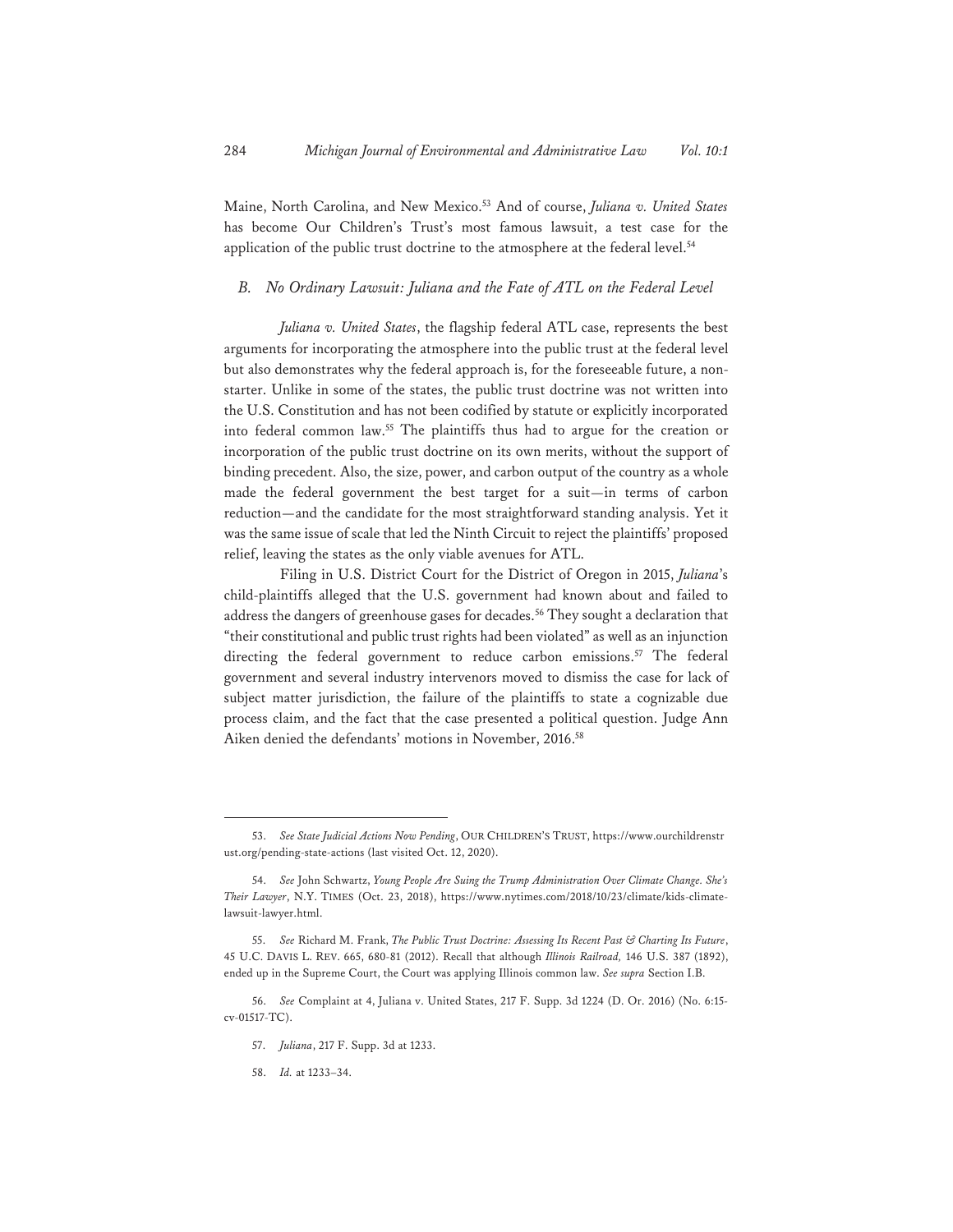Judge Aiken took a broad view of the public trust doctrine in her reasoning.<sup>59</sup> First, since the suit asked "the Court to determine whether Defendants have violated Plaintiffs' constitutional rights," Judge Aiken ruled that the issue was "squarely within the purview of the judiciary" and was not a political question. $60$ Second, Judge Aiken found that the plaintiffs had satisfied each of the three standing requirements, injury, causation, and redressability.<sup>61</sup> On the injury prong, where "general allegations" suffice at the pleading stage, Judge Aiken found that by detailing concrete ways the plaintiffs had been harmed by climate change, they had satisfied the injury-in-fact requirement.<sup>62</sup> For the causation prong, Judge Aiken agreed with the plaintiffs that fossil fuel combustion accounts for the majority of U.S. carbon emissions, that the government has the power to control emissions, and that the government has historically encouraged rather than discouraged emissions.<sup>63</sup> For the redressability prong, Judge Aiken found that plaintiff's broad request for relief that the government take whatever actions "necessary to ensure that atmospheric CO2 is no more concentrated than 350 ppm by 2100[,] . . . develop a national plan to restore Earth's energy balance, and implement that national plan so as to stabilize the climate system," was sweeping enough to mitigate plaintiffs' claimed injuries.<sup>64</sup>

Judge Aiken allowed *Juliana* to proceed to trial,<sup>65</sup> but the case then became mired in repeated motions for stays, interlocutory appeals, dismissals, and writs of mandamus, and was eventually appealed up to the Ninth Circuit.<sup>66</sup> Juliana's fate, barring certiorari, was decided by the Court of Appeals in January 2020.<sup>67</sup>

61. At the federal level, plaintiffs must allege facts which meet standing's three "prongs." They must claim: (1) that they have suffered an "injury in fact," meaning "an invasion of a legally-protected interest which is (a) concrete and particularized," and "(b) actual or imminent, not conjectural or hypothetical;" (2) that there exists "a causal connection between the injury and the conduct complained of—the injury has to be fairly . . . trace[able] to the challenged action of the defendant, and not . . . the result of the independent action of some third party not before the court"; and (3) that (a) it must be "likely, as opposed to merely speculative, that the injury will be redressed by a favorable decision," and (b) the remedy must be within the district court's power to award. Lujan v. Defenders of Wildlife, 504 U.S. 555, 560 (1992) (alteration in original) (citations omitted) (internal quotation marks omitted).

- 62. *Juliana*, 217 F. Supp. 3d at 1242–43.
- 63. *Id.* at 1246-47.
- 64. *Id.* at 1247-48.
- 65. *Id.* at 1234.

66. *See* John Schwartz, *Judges Give Both Sides a Grilling in Youth Climate Case Against the Government*, N.Y. TIMES (June 4, 2019), https://www.nytimes.com/2019/06/04/climate/climate-lawsuit-juliana.html.

67. John Kruzel, *Appeals Court Tosses Kids' Climate Change Lawsuit*, HILL (Jan. 17, 2020), https://thehill.com/regulation/court-battles/478817-appeals-court-tosses-kids-climate-change-lawsuit.

<sup>59.</sup> *Id.* at 1272.

<sup>60.</sup> *Id.* at 1241.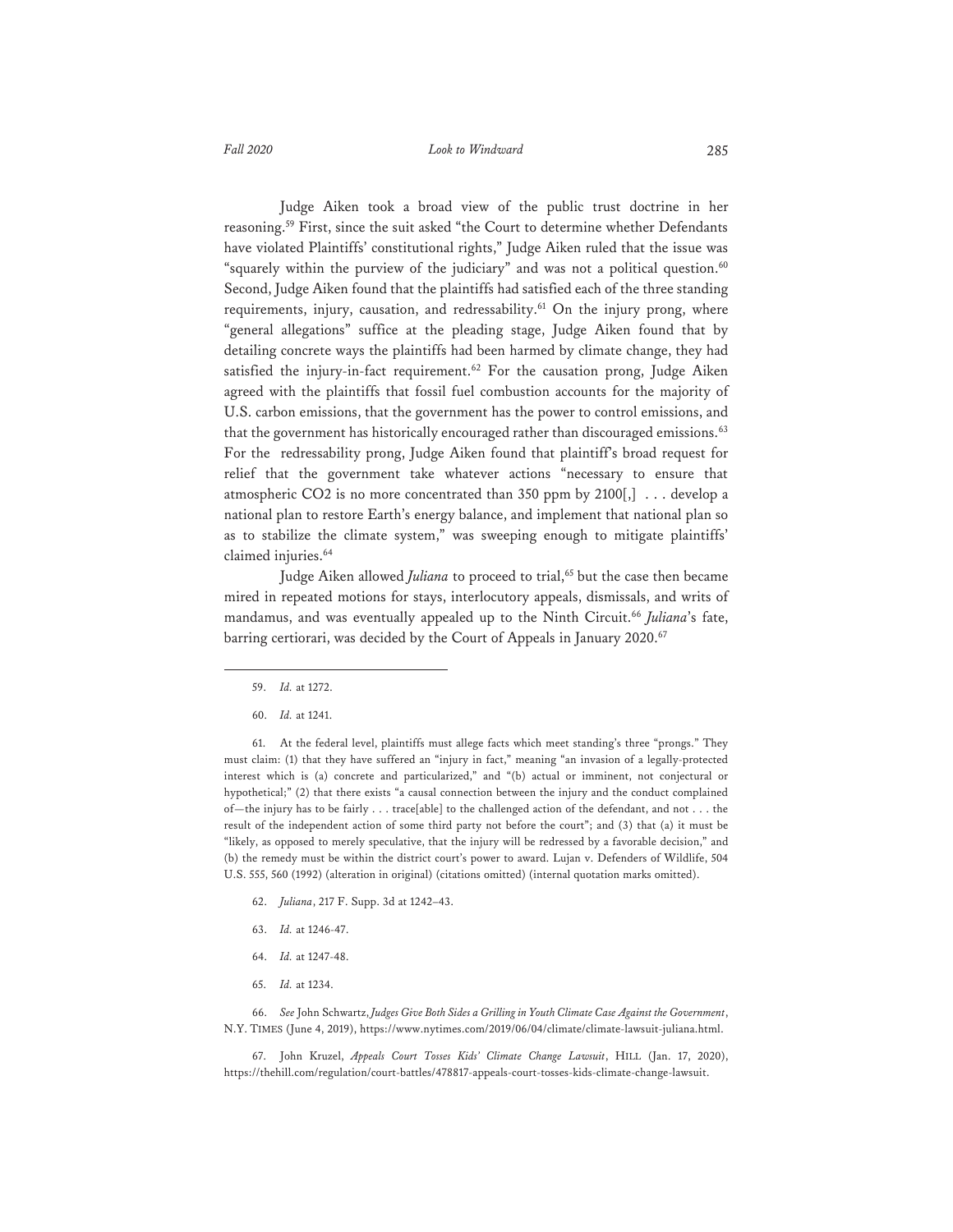The Ninth Circuit agreed with Judge Aiken on some points, but ultimately dismissed the case on standing. The court quickly dispensed with the government's first argument that "the [Administrative Procedures Act's] 'comprehensive remedial scheme' for challenging the constitutionality of agency actions implicitly bars the plaintiffs' freestanding constitutional claims" as meritless.<sup>68</sup> But the government's objections to plaintiffs' standing under Article III were more successful. The court agreed with Judge Aiken that the *Juliana* plaintiffs had identified both concrete injuries and causation.<sup>69</sup> The court assumed the plaintiffs could establish the first prong of redressability—that a comprehensive climate injunction would ameliorate the plaintiffs' injuries—in order to determine whether the court had the power to compel remedial action.70

It was here that federal ATL met a dead end. The Ninth Circuit wrote that the Supreme Court had linked the redressability prong of standing with the political question doctrine in *Rucho v. Common Cause*, the landmark gerrymandering case.<sup>71</sup> In *Rucho*, the Court found that a proposed mathematical comparison based on expert testimony would be "too difficult for the judiciary to manage," and the Ninth Circuit argued that the same conclusion applied in the climate context.<sup>72</sup> Even if the court agreed with plaintiffs' experts that carbon must be kept below 350 parts per million with a comprehensive government plan, the majority doubted "that any such plan can be supervised or enforced by an Article III court."73 The Ninth Circuit noted that while district courts in the past have ordered the executive to create and implement wide-ranging plans for reform, $74$  the scope of the plaintiffs' requested relief would involve enjoining and evaluating actions by *both* of the other branches of government "for many decades."75 At that time-scale and level of complexity, operating without "'a constitutional directive or legal standards' [to] guide the courts' exercise of equitable power," a district court was ill-positioned to set carbon limits across the country.76 Despite Judge Staton's plea in dissent that "the most basic structural principle embedded in our system of ordered liberty [is] that the

- 71. *Id.* at 1173; Rucho v. Common Cause, 139 U.S. 2484 (2019).
- 72. *Juliana*, 947 F.3d at 1173 (citing *Rucho*, 139 U.S. at 2500-02).
- 73. *Id.*
- 74. *Id.* at 1172 (citing Brown v. Plata, 536 U.S. 493, 537-38 (2011)).
- 75. *Id.*
- 76. *Id.* at 1173 (citing *Rucho*, 139 U.S. at 2508).

<sup>68.</sup> Juliana v. United States, 947 F.3d 1159, 1167-68 (9th Cir. 2020).

<sup>69.</sup> *Id.* at 1168-69.

<sup>70.</sup> *Id.* at 1169-70.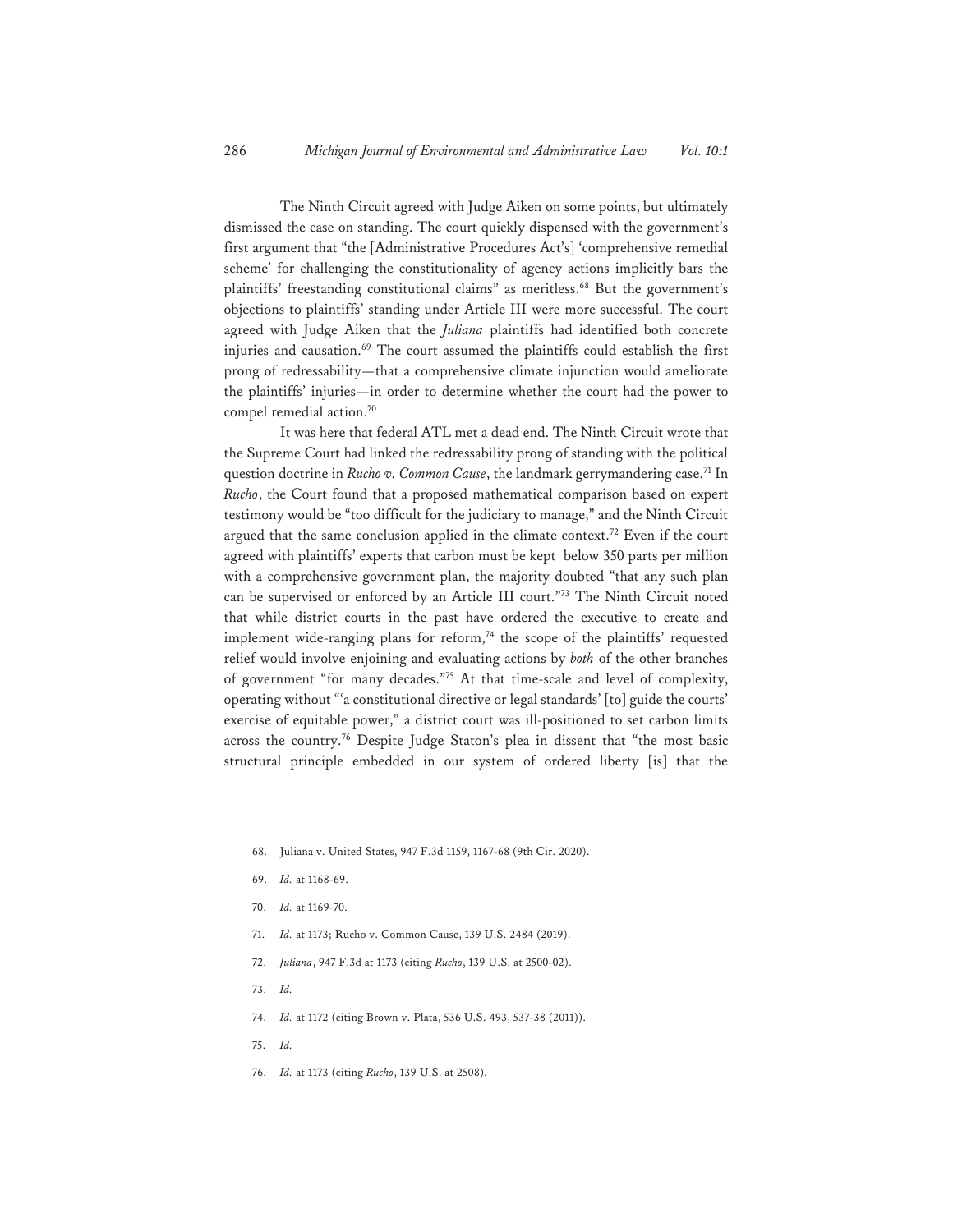Constitution does not condone the Nation's willful destruction," *Juliana* marked the end of ATL in the federal courts.<sup>77</sup>

Piecemeal action will never be as comprehensive as at the national level, but the structure of the law makes ATL an easier prospect in the states.78 Likewise, given that individual state climate actions have spread across the country in the past, one successful suit might spur change faster than we think.79 Michigan might offer some of the most fertile ground yet for a public trust challenge of climate policy.

## III. THE PUBLIC TRUST DOCTRINE IN MICHIGAN

The public trust doctrine has a long history in Michigan, one that judges routinely date back to a time before the state entered the Union.<sup>80</sup> The Constitutional Convention of 196381 incorporated the doctrine in Article IV, Section Fifty-Two, declaring that "the conservation and development of the natural resources of the state" to be "of paramount public concern" and calling the legislature to "provide for the protection of the air, water, and other natural resources of the state from pollution, impairment, and destruction."82 To enforce this mandate, the legislature created state environmental agencies like the Department of Environment, Great Lakes, and Energy ("DEGLE")<sup>83</sup> and passed the Michigan Environmental Protection Act ("MEPA") in 1970.<sup>84</sup> The Act provides that:

80. *See, e.g.*, Moore v. Sanborne, 2 Mich. 519, 520 (Mich. 1853).

81. Michigan has had an unusually tumultuous constitutional history. *See* CITIZENS RSCH. COUNCIL OF MICH., NO. 360-02, A BRIEF MICHIGAN CONSTITUTIONAL HISTORY 1 (2010).

82. MICH. CONST. art. IV § 52.

83. Previously the Michigan Department of Environmental Quality, née a part of the Department of Natural Resources, the agency formerly known as the Department of Environmental Quality, before that again a part of the Department of Natural Resources, which was itself originally the Natural Resources Commission, all the result of a partisan disagreement over whether development and conservation should live under the same umbrella department or not. *See* Jeffrey K. Haynes et al., MICHIGAN ENVIRONMENTAL LAW DESKBOOK 1 (Jeffrey K. Haynes et al. eds., 2d ed. 2012) (noting that "[r]easonable minds can differ on the wisdom of each of these moves, but each became a fact of our law practice.").

<sup>77.</sup> *Id.* at 1175 (Staton, J. dissenting).

<sup>78.</sup> *See generally* Benjamin T. Sharp, *Stepping into the Breach: State Constitutions as a Vehicle for Advancing Rights-Based Climate Litigation*, 14 DUKE J. CONST. L. & PUB. POL'Y SIDEBAR 39 (2019).

<sup>79.</sup> *See States Adopting California's Clean Cars Standards*, MD. DEPT. OF THE ENV'T., https://mde.maryland.gov/programs/air/mobilesources/pages/states.aspx (last visited July 23, 2020).

<sup>84.</sup> MICH. COMP. LAWS § 324.1701. MEPA's text clarifies that the Constitution incorporates the atmosphere within the public trust or, to the very least, recognizes a "public trust in" the "resource" that is "the air."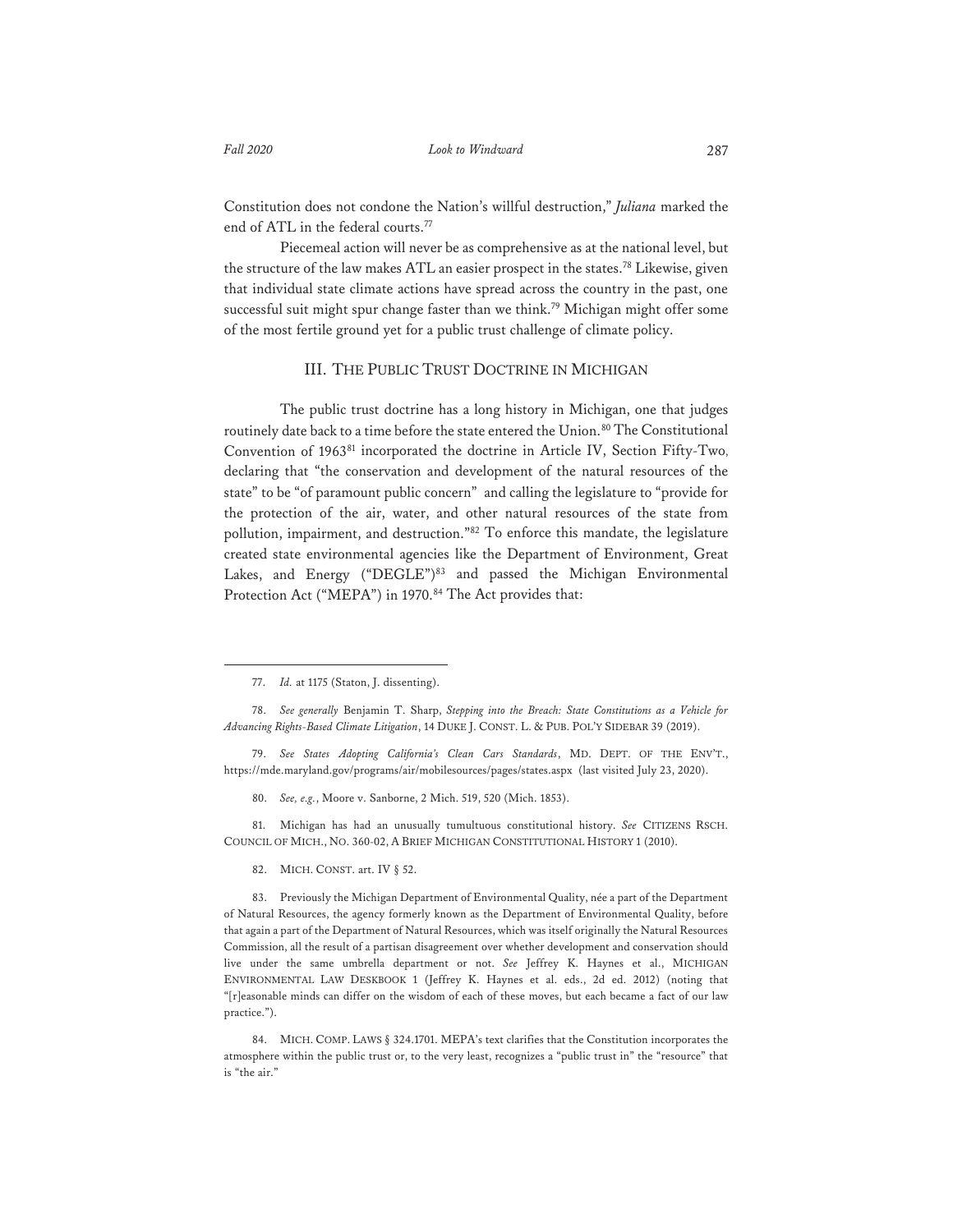The attorney general or any person may maintain an action in the circuit court having jurisdiction where the alleged violation occurred or is likely to occur for declaratory and equitable relief against any person for the protection of the air, water, and other natural resources and the public trust in these resources from pollution, impairment, or destruction.<sup>85</sup>

The Michigan Supreme Court's treatment of MEPA has waxed and waned in its generosity but seems to be on the upswing, and the Court's respect for public trust has always been strong—a promising foundation on which to build an ATL claim. This section will survey the history of the public trust doctrine in Michigan, its traditional application to water rights, and its recent expansion, which may open the door to the explicit inclusion of the atmosphere in case law. This section will also explore the courts' treatment of MEPA and the whirlwind of state standing revisions which have cleared the way for an ATL suit.

## *A. Michigan's Public Trust Doctrine from the Northwest Territory through the Modern Day*

 Michigan is a watery state, and its public trust cases have centered on water rights. Early on, these cases established which rivers were navigable for purposes of logging and freight; later, they determined residents' rights to passage and recreation on its rivers and its small and Great lakes.<sup>86</sup>

Courts had no doubt that the public trust had passed into the state's hands:

It will be helpful to recall that Michigan was carved out of the Northwest Territory; that the Territory was ceded to the United States by Virginia; that the United States held this territory in trust for future states to be created out of it; that the United States held the waters of navigable rivers and lakes and the soil under them in trust for the people, just as the British crown had formerly held them in trust for the public uses of navigation and fishery; that when Michigan entered the union of states, she became vested with the same qualified title that the United States had; that these waters and the soil under them passed to the state in its

<sup>85.</sup> *Id.* § 324.1701(1).

<sup>86.</sup> *See, e.g.*, Nedtweg v. Wallace, 208 N.W. 51, 54-55 (Mich. 1926) (holding that the public trust does not govern dry land created from lake bottom); Moore v. Sanborne, 2 Mich. 519, 527-28 (Mich. 1853) (reasoning that all navigable-in-fact rivers are subject to the trust, rather than just tidal waters according to the English rule); Rushton *ex. rel*. Hoffmaster v. Taggart, 11 N.W.2d 193, 197 (Mich. 1943) (ruling that owners of land on both sides of a sizeable section of navigable river cannot dig trenches in the river—or employ any other measures—to prevent wading by fly-fishermen).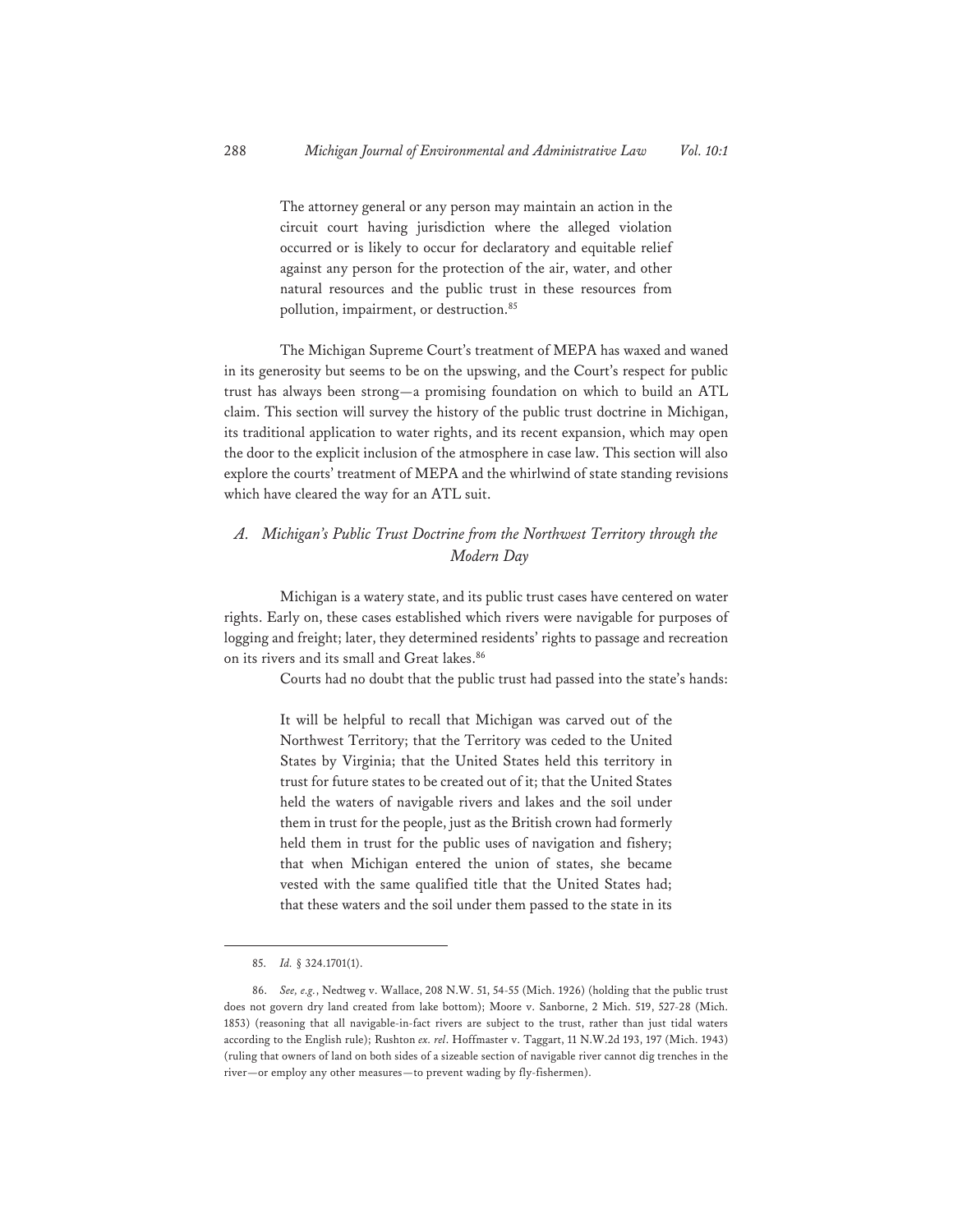sovereign capacity, impressed with a perpetual trust to secure to the people their rights of navigation, fishing, and fowling.<sup>87</sup>

Until the latter half of the last century, the Michigan Supreme Court largely (and perhaps exclusively) applied the doctrine to the state's waters; if a case touched "soil," it was only that soil lying beneath a lake or river.<sup>88</sup> Even today, the major public trust cases in Michigan concern riparian and littoral rights. The most recent, *Glass v. Goeckel*, established that the land between the water of the Great Lakes and the "ordinary high water mark" is held in trust by the state, meaning that lakeshore property owners cannot prevent visitors from walking along their beaches.<sup>89</sup>

#### *B. Bringing the Public Trust out of the Water and onto the Land*

It was in the 1970s, in *Michigan Oil Company v. Natural Resources Commission,* that Michigan courts first saw fit to bring the public trust doctrine onto dry land; in doing so, they broadened it in a way that could be amenable to ATL. In 1968, the Michigan Department of Natural Resources ("DNR") leased part of the Pigeon River Forest to the Michigan Oil Company.<sup>90</sup> It was a bid for quick cash—the Department apparently believed that there was no oil in the forest and thus no danger of environmental destruction.<sup>91</sup> The wisdom of the lease became clear when the Oil Company discovered oil in the forest, the home to the only black bear population in the lower peninsula, the only elk herd this side of the Mississippi River, and one of the only homes for bobcat left in the state.<sup>92</sup> As the Court of Appeals wrote, "the term 'blunder' [was] not too strong a word to describe" the agency's "decision to offer, at public auction, oil and gas leases covering some one-half million acres of state owned land . . . with little investigation or consideration of the effects of possible drilling."<sup>93</sup>

89. Glass v. Goeckel, 703 N.W.2d 58, 62 (Mich. 2005).

93. *Id.* at 674-75.

<sup>87.</sup> Collins v. Gerhardt, 211 N.W. 115, 117 (Mich. 1926). This recitation is typical.

<sup>88.</sup> *E.g.,* Pigorsh v. Fahner, 194 N.W.2d 343, 353 (Mich. 1972) (establishing that while ownership of the entire shore of a lake conferred ownership of the lake-bottom, the public maintained a trust interest in use of the waters of the lake itself and an interest in the bottom to the extent that owners could not fill or dredge without approval by the state).

<sup>90.</sup> Mich. Oil Co. v. Nat. Res. Comm'n, 249 N.W.2d 135, 139 (Mich. Ct. App. 1976), *aff'd*, 276 N.W.2d 141 (Mich. 1979). The National Resources Commission was a part of the DNR and, as the courts have done, both designations will be used interchangeably.

<sup>91.</sup> *Id.* ("It appears from the record presented here that a major reason for leasing the land, and a likely reason for the limited consideration of the wisdom of that decision, was a feeling within the department that no one would actually do any drilling.").

<sup>92.</sup> *Id.* at 674.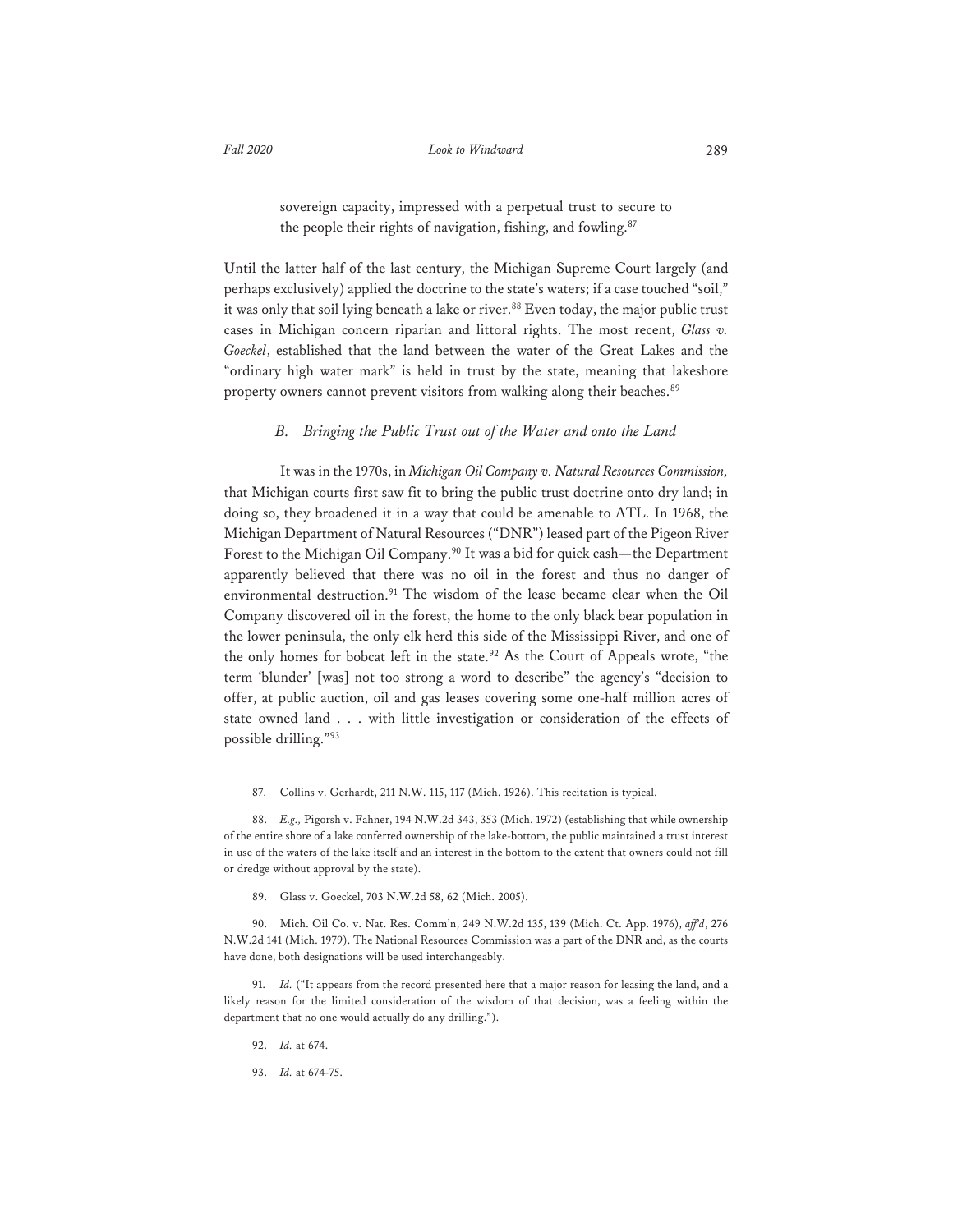In "an effort by the commission to redeem an apparent mistake," the DNR directed the Supervisor of Wells to deny all permits because drilling would cause "serious damage to animal life and molest[] or spoil[] state-owned lands."94 The Oil Company's position was that the DNR did not have the statutory authority to deny the permits.95 It argued in the first place that the State's Oil Conservation Act had placed permitting authority in the hands of the Supervisor of Wells (another state authority), not the  $DNR<sub>1</sub><sup>96</sup>$  and in the second, that the Act did not prohibit vague spoliation but only unnecessary "waste" in oil exploration.<sup>97</sup>

Nonetheless, the Court of Appeals saw "nothing wrong with a public agency, entrusted with preserving valuable resources to the people of the State of Michigan, having once jeopardized those resources, taking all necessary and proper steps to rectify previous errors so as to benefit the public."98 The court interpreted the DNR's directive to the Supervisor as relying not only on the Oil Conservation Act, but on the DNR's "more general powers as trustee of stand land and resources."99 While the DNR had not explicitly made the claim, the Court of Appeals determined that the acts which had created the Department had made it a trustee, and despite signing the original lease, the DNR "retained its statutory authority to fulfill its duty to the people of the State of Michigan by regulating the use of the state lands and resources placed in its control and held by it as a public trust."100

The Michigan Supreme Court agreed with the Court of Appeals, writing that the Oil Conservation Act "placed an affirmative duty on the Supervisor of Wells" to prevent "serious or unnecessary damage to or destruction of wildlife, even in the absence of specifically promulgated rules and regulations."101 It likewise held that in creating the DNR, the Michigan Legislature had charged the agency with an "affirmative duty to protect and conserve the natural resources of the state of Michigan."102 With this understanding, the court found that the DNR not only had the statutory authority to deny the drilling permits, but the affirmative duty to do so.103

- 94. *Id.* at 678, 683.
- 95. *Id.* at 679-80.
- 96. *Id.* at 681.
- 97. *Id.* at 682.
- 98. *Id.* at 683.
- 99. *Id.* at 685.
- 100. *Id.* at 688-89.
- 101. Mich. Oil Co. v. Nat. Res. Comm'n, 276 N.W.2d 141, 148 (Mich. 1979).
- 102. *Id.* (quoting MICH. COMP. LAWS § 299.3 (repealed 1994)).
- 103. *Id.*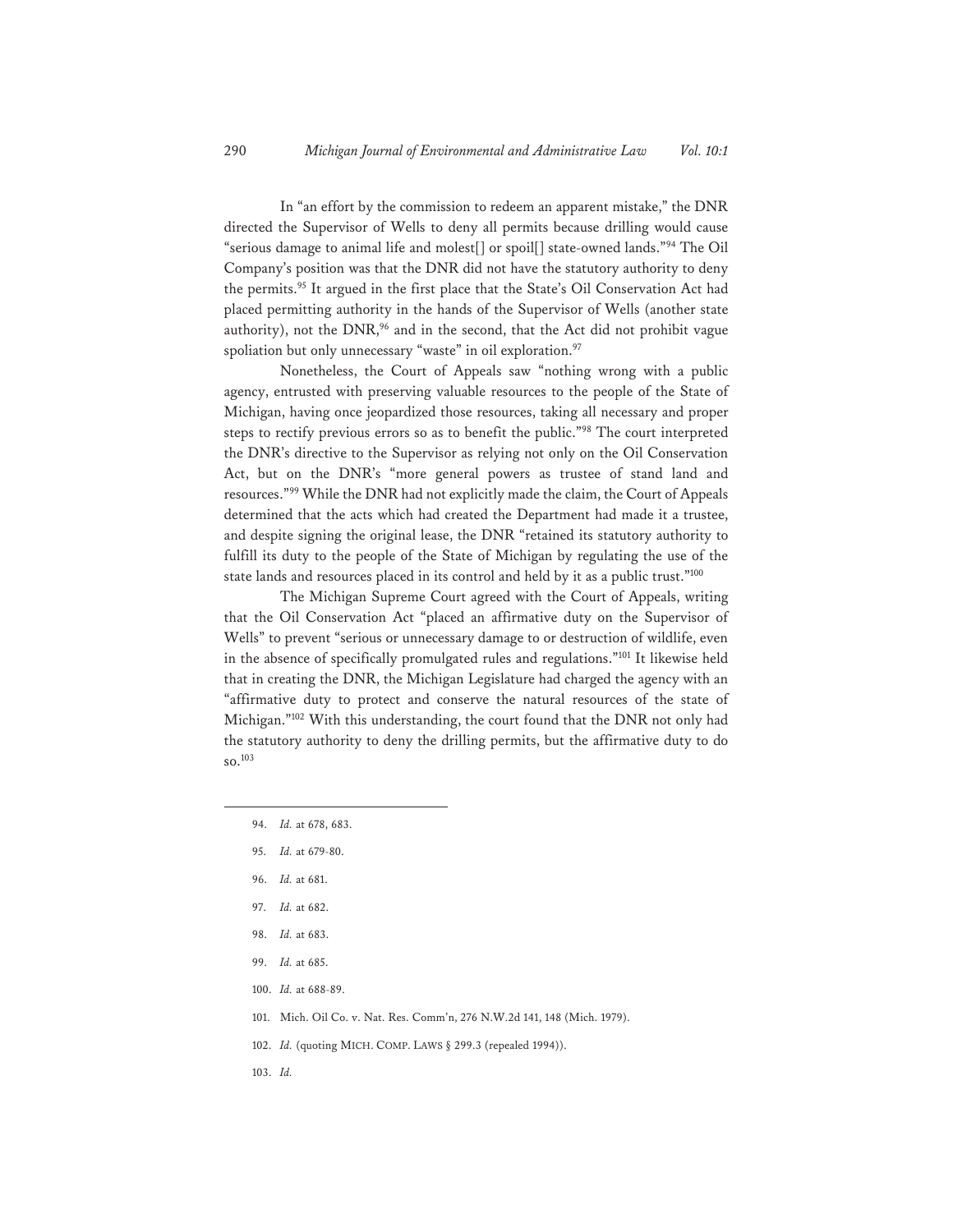Finally, MEPA had been raised on appeal. The Michigan Supreme Court decided that the public trust duties accorded to the DNR resolved the case without reference to MEPA, but it "nevertheless" held that MEPA should be read as applying to laws like the Oil Conservation Act.<sup>104</sup> The court was nodding to the notion that *even if* the DNR's originating statute had not created public trust duties, it could have looked to the Environmental Protection Act to find the same.<sup>105</sup>

 In the end, the forest stayed pristine and the Company was left without a lease.106 *Michigan Oil Company* remains good law, which bodes well for the success of ATL in Michigan. Any comprehensive atmospheric injunction would force the state to back out of contracts made with and permits issued to current carbon producers.

#### IV. THE ISSUE OF STANDING

While standing led to *Juliana*'s dismissal in the federal system, it should present less of a problem in Michigan. The state's standing doctrine has historically been looser than that of the federal courts. Article III of the 1963 Michigan Constitution allows the Michigan Supreme Court to issue advisory opinions on pending legislation regardless of the existence of a "case or controversy."107 Article VI grants the circuit courts original jurisdiction "in all matters not prohibited by law."108 Working under both articles, the state's courts have treated standing as a prudential, rather than a necessary, requirement, and have resolved cases when federal Article III standing was not apparent or was entirely absent.<sup>109</sup>

The state Supreme Court briefly tightened Michigan's standing doctrine when it adopted the federal requirements in 2001 in *Lee v. Macomb County Board of Commissioners* and 2004 in *National Wildlife Federation v. Cleveland Cliffs Iron Co.*<sup>110</sup> Luckily for litigious environmentalists in the state, the Court reversed its stance on

<sup>104.</sup> *Id.* at 150.

<sup>105.</sup> *Id.* ("Since the MEPA specifically speaks to 'any alleged pollution, impairment or destruction of the air, water or other natural resources,' it is logical that MEPA should be read in pari materia with other statutes relating to natural resources.").

<sup>106.</sup> *Id.* at 151.

<sup>107.</sup> MICH. CONST. art. III, § 8.

<sup>108.</sup> MICH. CONST. art. VI, § 13 (granting the circuit courts "original jurisdiction in all matters not prohibited by law . . . .").

<sup>109.</sup> Issuing advisory opinions is an obvious case, but ordinary Michiganders have often made use of this oddity of the state's standing doctrine to do what would elsewhere be impossible: suing public entities to force compliance with legal duties or to enforce a public right without any statutory or common law cause of action. *See, e.g.*, Bd. of Educ. v. Gilleland, 157 N.W. 609, 609 (Mich. 1916) (collecting cases); *see also* Lansing Schs. Educ. Ass'n v. Lansing Bd. of Educ., 792 N.W.2d 686, 690 (Mich. 2010) (collecting cases).

<sup>110.</sup> *See* Lee v. Macomb Cnty. Bd. of Comm'rs, 629 N.W.2d 900, 907 (Mich. 2001); Nat'l Wildlife Fed'n v. Cleveland Cliffs Iron Co., 684 N.W.2d 800, 805-06 (Mich. 2004).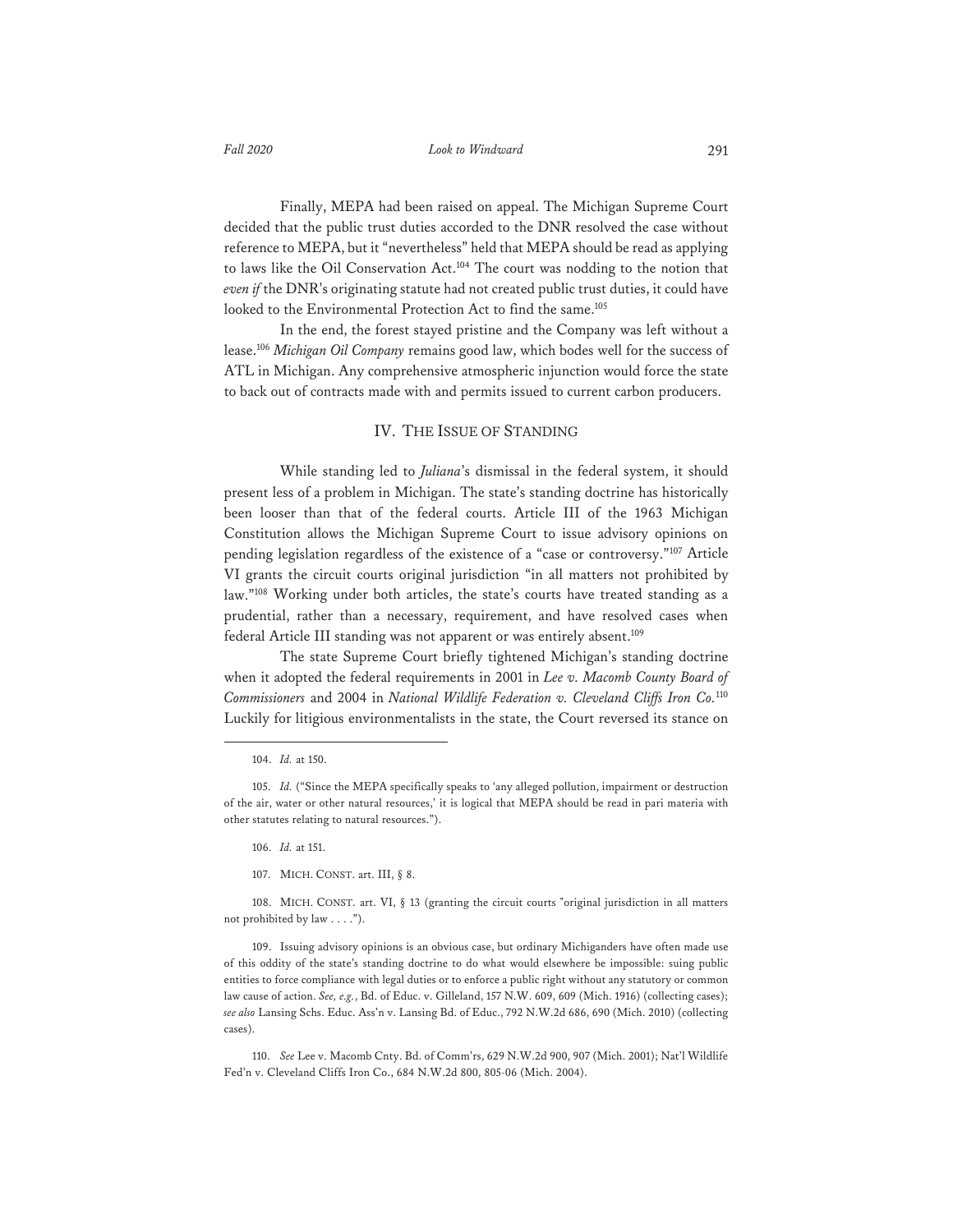both issues a few years later in *Lansing Schools Education Association v. Lansing Board of Education*, which now controls standing in the state.111 Over a few pages, the majority rejected the logic of *Lee* and *Cleveland Cliffs*:

> [N]ot only does the federal standing jurisprudence have no basis in Michigan law, it is contrary to it. As explained above, before *Lee*, the standing doctrine was not treated as a constitutional requirement in Michigan jurisprudence; that is, the Court never concluded that a lack of standing equated to the lack of a controversy necessary for the invocation of the judicial power under the Michigan Constitution. As discussed, before *Lee*, from the doctrine's inception this Court has at times addressed a case's merits despite concluding that the parties lacked standing. And, more generally, before *Lee*, "controversy" was never interpreted, as it is under *Lujan*, to refer only to instances where the party suffered a concrete and particularized injury caused directly by the challenged conduct. Thus, the Michigan Constitution does not compel adoption of the federal standing doctrine, and there is no support for doing so in this Court's historical jurisprudence.<sup>112</sup>

The state's standing requirements would be "restored to a limited, prudential doctrine" under which "a litigant has standing wherever there is a legal cause of action."113 Where no cause of action exists by statute, standing will exist (1) "if the litigant has a special injury or right, or substantial interest, that will be detrimentally affected in a manner different from the citizenry at large," or, (2) as in the case of laws like MEPA, "if the statutory scheme implies that the Legislature intended to confer standing on the litigant."114

 The *Lansing Schools* court's explicit purpose in returning to Michigan's traditional approach was to remove the barriers that federal standing presents to plaintiffs115 and to return to a doctrine whose aim is only "to ensure sincere and vigorous advocacy."116 While the *Lansing Schools* decision is brief on what exactly

- 112. *Id.* at 695 (citations omitted).
- 113. *Id.* at 699.
- 114. *Id.*

115. *Id.* at 698 ("[T]he federal standing doctrine has the effect of encouraging courts to decide the merits of a case under the guise of merely deciding that the plaintiff lacks standing, thus using standing to slam the courthouse door against plaintiffs who are entitled to full consideration of their claims on the merits." (quoting Valley Forge Christian Coll. v. Americans United for Separation of Church & State, Inc*.,* 454 U.S. 464, 490 (1982) (Brennan, J., dissenting) (internal quotation marks omitted)).

116. *Id.*

<sup>111. 792</sup> N.W.2d at 695-96.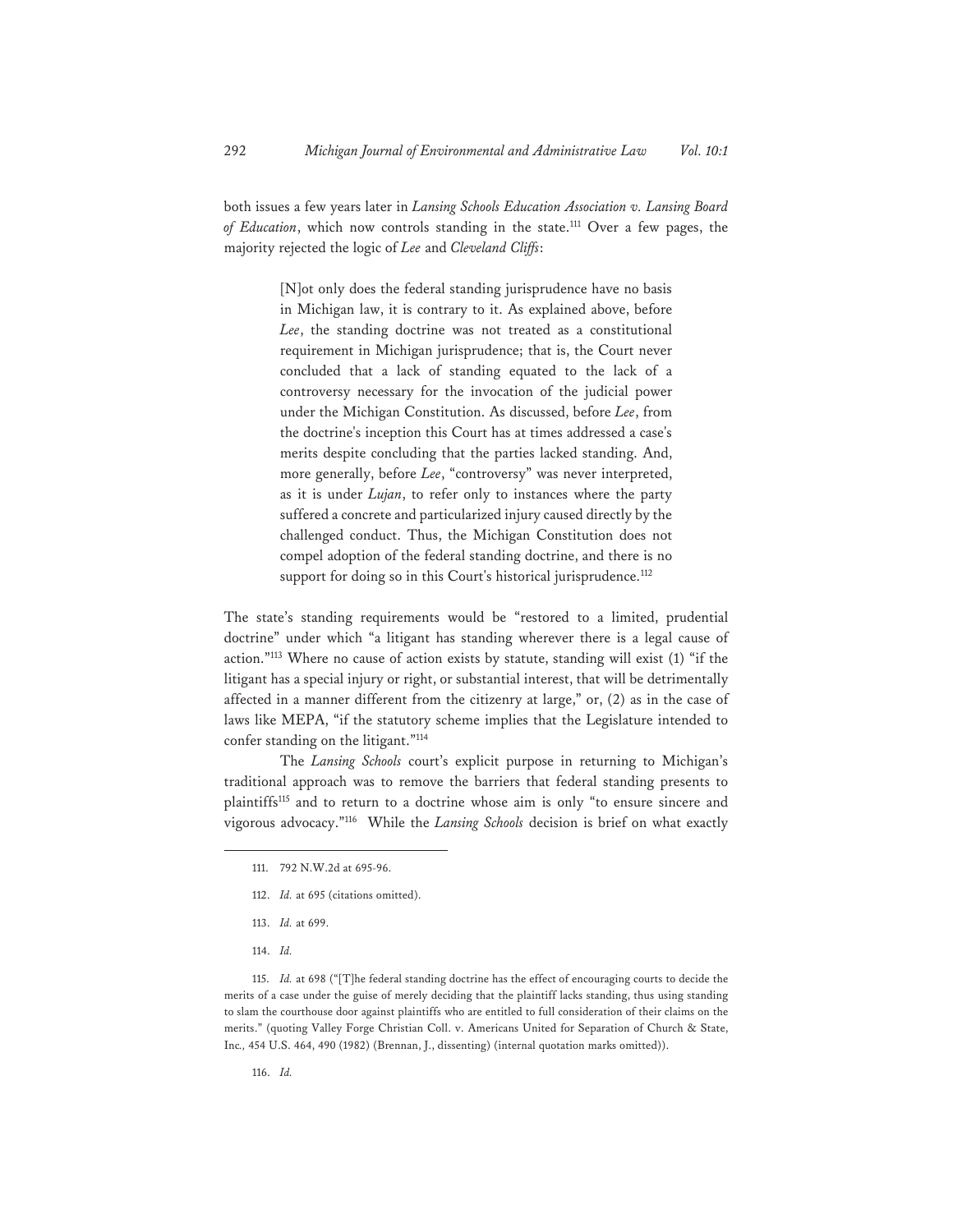ensures such advocacy, pre-*Lee* cases indicate that plaintiffs must possess an "interest in the outcome of the litigation that will ensure sincere and vigorous advocacy."117 Where the litigation concerns the enforcement of a public right, as ATL would, plaintiffs must also show that a failure to enforce that right would harm them in some "manner differently than the citizenry at large."<sup>118</sup> Exactly how causation works in the Michigan standing context is unclear. *Lansing Schools* did not address it, and those pre-*Lansing* and pre-*Lee* opinions which exist rely on the U.S. Supreme Court's analysis in *Lujan* that *Lansing* rejected.119 Post-*Lansing Schools* cases point to the intuitive conclusion that there must be some causal connection between the claimed violation of right or interest and the resulting harm.120 Neither *Lansing Schools* nor any Michigan case that followed has addressed redressability, but the *Lansing Schools* court did take pains to point out that Michigan courts retain significantly more power than their federal counterparts.<sup>121</sup>

## *A. The Michigan Environmental Protection Act*

The Michigan Supreme Court has also largely been amenable to plaintiffs seeking to preserve the public trust through the Michigan Environmental Protection Act. The Act allows any person to bring an action against any person, including legal persons like corporations and the state, "for the protection of the air, water, and other natural resources and the public trust in these resources from pollution, impairment, or destruction."122 The purpose of the law was to grant private citizens the power and the obligation "to prevent or minimize degradation of the environment,"<sup>123</sup> reasoning that citizen action was "now practically necessary to expedite what the ideal of *laissez* 

<sup>117.</sup> Dodak v. State Admin. Bd., 495 N.W.2d 539, 543 (Mich. 1993).

<sup>118.</sup> Alexander v. City of Norton Shores, 307 N.W.2d 476, 476 (Mich. Ct. App. 1981) (citations omitted) (internal quotation marks omitted).

<sup>119.</sup> *See, e.g.*, Detroit Fire Fighters Ass'n v. City of Detroit, 537 N.W.2d 436, 445 (Mich. 1995) (Cavanagh, J., concurring in part and dissenting in part); Killeen v. Wayne Cnty. Rd. Comm'n, 357 N.W.2d 851, 855 (Mich. Ct. App. 1984).

<sup>120.</sup> *See* Duncan v. State, 832 N.W.2d 761, 785 (Mich. Ct. App. 2013) (Whitbeck, P.J., concurring in part and dissenting in part).

<sup>121.</sup> Lansing Schs. Educ. Ass'n v. Lansing Bd. of Educ., 792 N.W.2d 686, 694 (Mich. 2010).

<sup>122.</sup> MICH. COMP. LAWS § 324.1701(1); MICH. COMP. LAWS § 324.301(h) (defining "person" as an "individual, partnership, corporation, association, governmental entity, or other legal entity").

<sup>123.</sup> Ray v. Mason Cnty. Drain Comm'r, 224 N.W.2d 883, 888 (Mich. 1975).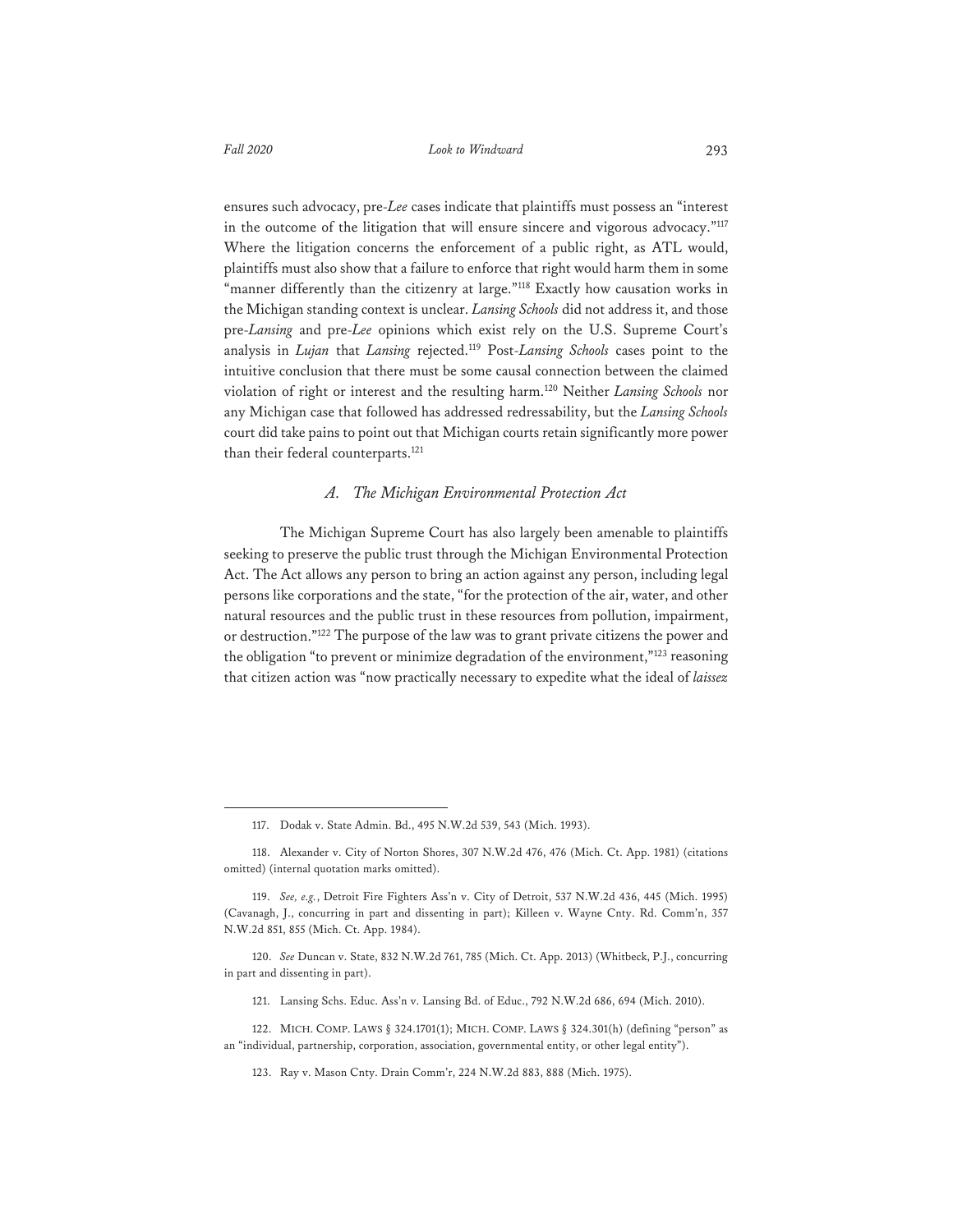*faire* has been too slow in accomplishing."124 The legislature hoped that under MEPA, courts would begin to develop "a common law of environmental quality."125

MEPA dispels many of the problems that ATL has encountered in federal and state courts. It grants standing to the public at large to bring suit on behalf of the environment.<sup>126</sup> The statute directs courts to examine, and if necessary revise, existing environmental standards; and where standards are absent, the statute mandates that courts create them.127 MEPA directs the state's administrative agencies to take the same care to prevent "pollution, impairment, or destruction" of natural resources "or the public trust in these resources,"128 and directs courts *not* to defer to administrative agencies.129 Under MEPA, courts may direct parties to administrative proceedings but retain jurisdiction over the action and review results *de novo*. 130 MEPA does not require exhaustion of administrative or other remedies.131

With such broad language and sweeping grants of power to private citizens and the courts, MEPA immediately faced challenges, but the state's third branch of government has largely been constant in its defense. Attacked for vagueness in *Ray v. Mason City Drain Commissioner*, the Michigan Supreme Court wrote that the law's diction "is neither illusive nor vague;" that "'[p]ollution,' 'impairment,' and 'destruction' are taken directly" from the state's constitution, and that those terms had acquired definite meanings in "this new area of common law."132 In the same case, the Court denied that MEPA improperly passes legislative or executive authority to the courts.133 MEPA expanded the jurisdiction of the courts to *all* natural resources, not just those in the traditional public trust—navigable waters and stateowned land—and the courts have shut down challenges to that expansion.<sup>134</sup> MEPA's

- 126. *Id.*
- 127. *See* MICH. COMP. LAWS § 324.1701(2)(a)-(b).
- 128. § 324.1705.

129. *See* W. Mich. Env't Action Council, Inc. v. Nat. Res. Comm'n, 275 N.W.2d 538, 546-47 (Mich. 1979) [hereinafter *WMEAC*].

130. *See id.* at 542; MICH. COMP. LAWS § 324.1704(1).

133. *Id.* at 888.

134. *E.g.,* Stevens v. Creek, 328 N.W.2d 672, 674 (Mich. Ct. App. 1982) ("We find nothing in the language which would limit the protection in the act to natural resources affecting land in which there is a public trust or a right to public access.").

<sup>124.</sup> Daniels v. Allen Industries, Inc., 216 N.W.2d 762, 768 (Mich. 1974).

<sup>125.</sup> *Ray*, 224 N.W.2d at 888 (quoting Thomas J. Anderson, one of the architects of MEPA, from a press release at the time of passage).

<sup>131.</sup> *See* Addison Twp. v. Gout, 429 N.W.2d 612, 614 (Mich. Ct. App. 1988), *rev'd on other grounds*, 443 N.W.2d 139 (Mich. 1989), *vacated, leave granted,* 444 N.W.2d 528 (Mich. 1989), *aff'd*, 460 N.W.2d 215 (Mich. 1990).

<sup>132.</sup> Ray v. Mason Cnty. Drain Comm'r, 224 N.W.2d 883, 888 n.10 (Mich. 1975).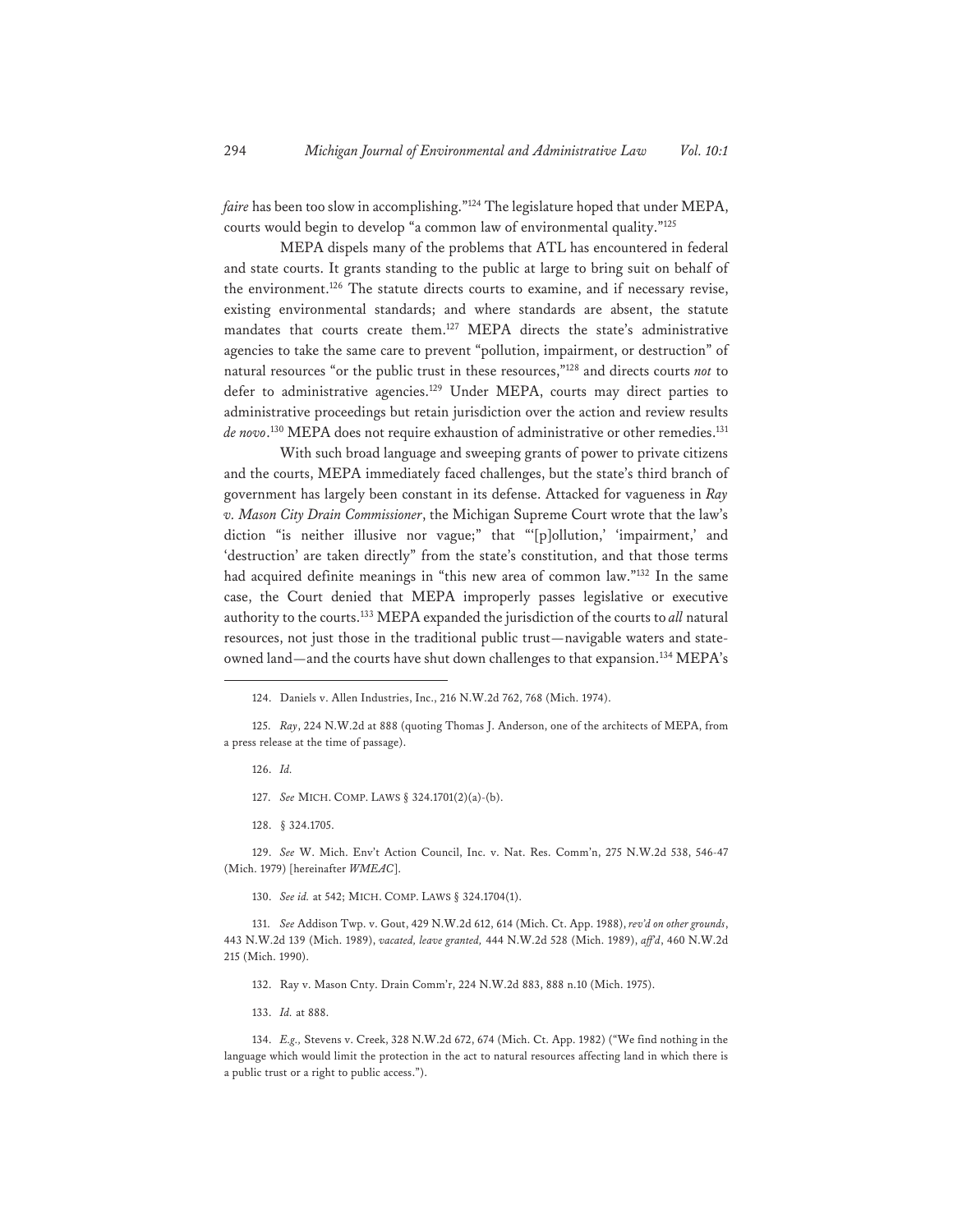broad sweep is well established in Michigan, and so is the first hurdle that any MEPA plaintiff has to clear at the outset is the prima facie case.

Under MEPA, a plaintiff must first make a prima facie showing that the defendant's conduct "has, or is likely to pollute, impair, or destroy" natural resources or the public trust in them.135 For a prima facie case, the extent of damage need not be certain; "apparently serious and lasting, though unquantified" environmental destruction suffices.136 Even the *fact* of damage can be indeterminate, as long as some probability of that damage exists.<sup>137</sup> The defendant then has two options: (1) she may attempt to rebut the claim with contrary evidence or; (2) she may offer the affirmative defense that there is "no feasible and prudent alternative" to her conduct and that her actions are "consistent with the promotion of the public health, safety and welfare in light of the state's paramount concern for the protection of its natural resources . . . ."138

The required *degree* of damage has risen and fallen over time, with the Court of Appeals creating different standards and tests to narrow MEPA's application, but the controlling case is now *Nemeth v. Abonmarche Development, Inc.*139 The *Nemeth* court set out to determine "the proper threshold of harm for a prima facie MEPA case."140 The court repudiated various lower court rulings which had restricted the definitions of "natural resource" and "harm" under MEPA,<sup>141</sup> writing that "their use in every case has stifled the development of the 'common law of environmental quality.'"142 The Court ultimately decided that, first, if plaintiffs can show that a defendant has violated a pollution statute, they have established a prima facie case.<sup>143</sup> Second, where there is no applicable statute, the general rules of evidence set the floor of the inquiry: "[A] plaintiff has established a prima facie case when his case is

138. *Ray*, 224 N.W.2d at 889.

139. Kimberly Hills Neighborhood Ass'n v. Dion, 320 N.W.2d 668, 673 (Mich. Ct. App. 1982); City of Portage v. Kalamazoo Cnty. Rd. Comm'n, 355 N.W.2d 913, 915-16 (Mich. Ct. App. 1984). Both cases elaborate on factors which narrowed the arguable breadth of MEPA's undefined vocabulary.

140. Nemeth v. Abonmarche Dev., Inc., 576 N.W.2d 641, 651 (Mich. 1998).

141. *Id.* at 649-50 (Rather than determining whether a "resource" is at issue, "[w]hat is *most* significant is determining whether the effect on the environment rises to the level of actual or likely pollution, impairment, or destruction . . . .").

142. *Id.* at 651.

<sup>135.</sup> *See* MICH. COMP. LAWS § 324.1703(1).

<sup>136.</sup> *WMEAC*, 275 N.W.2d 538, 545 (Mich. 1979).

<sup>137.</sup> Mich. United Conservations Clubs v. Anthony, 280 N.W.2d 883, 889 (Mich. Ct. App. 1979) (holding that the standard is "probable rather than guaranteed harm"); *Ray*, 224 N.W.2d at 889 ("[A] showing is not restricted to actual environmental degradation but also encompasses probable damage . . . .").

<sup>143.</sup> *Id.* at 646-47.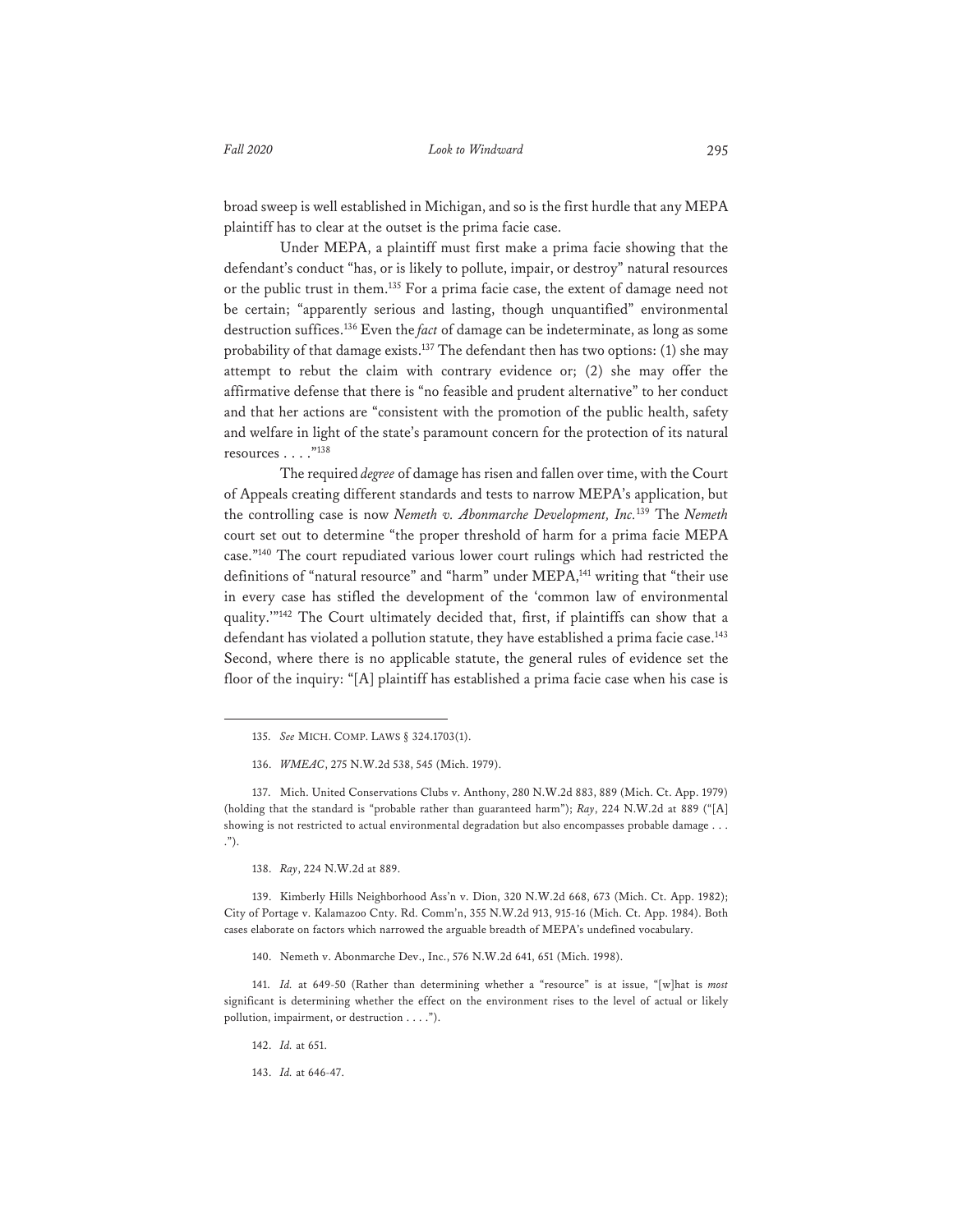sufficient to withstand a motion by the defendant that the judge direct a verdict in the defendant's favor."144 The end result is that litigants need to make a detailed factual showing of *some* concrete harm to the environment, actual or potential, in a freewheeling common law inquiry that leaves space for plaintiff creativity.

## V. A MICHIGAN ATMOSPHERIC TRUST LAWSUIT

Plaintiffs looking to file an ATL suit would have two options: they could pursue a comprehensive ATL claim under the public trust provisions of the Michigan Constitution or they could go the MEPA route. For the purposes of this Note, comprehensive ATL means making the five classic claims referenced earlier: (1) that the air and atmosphere are part of the body of the public trust; (2) that present *and future* generations are beneficiaries of the trust; (3) that the government's fiduciary duty is not just to retain the trust in public hands but to protect against impairment of the air and climate, amounting to a duty to rectify the carbon imbalance; (4) that courts have the inherent power to enforce these trust obligations, without specific reference or challenge to a particular legislative or executive action; and (5) that, in state courts, governments must produce a full accounting of the state's carbon emissions and a plan to draw down emissions by six percent per annum.<sup>145</sup> Each tack would present its own obstacles, and both would have to contend with the political question and separation of powers analysis that ended ATL's run in the federal courts.

## *A. Under a Theory of Naked Public Trust*

Pursuing ATL through the public trust doctrine in Michigan should be more straightforward than in the federal courts. The Michigan Constitution incorporates the doctrine, *Lansing Schools* outlines a cause of action, and standing in the state is less restrictive. Rather than needing to frame and place a cause in an inapt part of a statute or constitution, Michigan allows standing to handle as-yet unused causes. Under *Lansing Schools*, "[w]here a cause of action is not provided at law, then a court should, in its discretion, determine whether a litigant has standing."146

As simplified by *Lansing Schools*, to achieve standing, a litigant need only show that she has a special right or substantial interest harmed differently than the

<sup>144.</sup> *Id.* at 646 (citing Ray v. Mason Cnty. Drain Comm'r, 224 N.W.2d 883, 889-90 (Mich. 1975) (first citing Gibbons v. Farwell, 29 N.W. 855, 857 (Mich. 1886); and then quoting *Prima Facie Case*, BLACK'S LAW DICTIONARY (4th ed. 1951) ("A litigating party is said to have a *prima facie* case when the evidence in his favor is sufficiently strong for his opponent to be called upon to answer it. A *prima facie* case, then, is one which is established by sufficient evidence, and can be overthrown only by rebutting evidence adduced on the other side."))).

<sup>145.</sup> *See supra* Section II.A.

<sup>146.</sup> Lansing Schs. Educ. Ass'n v. Lansing Bd. of Educ., 792 N.W.2d 686, 699 (Mich. 2010).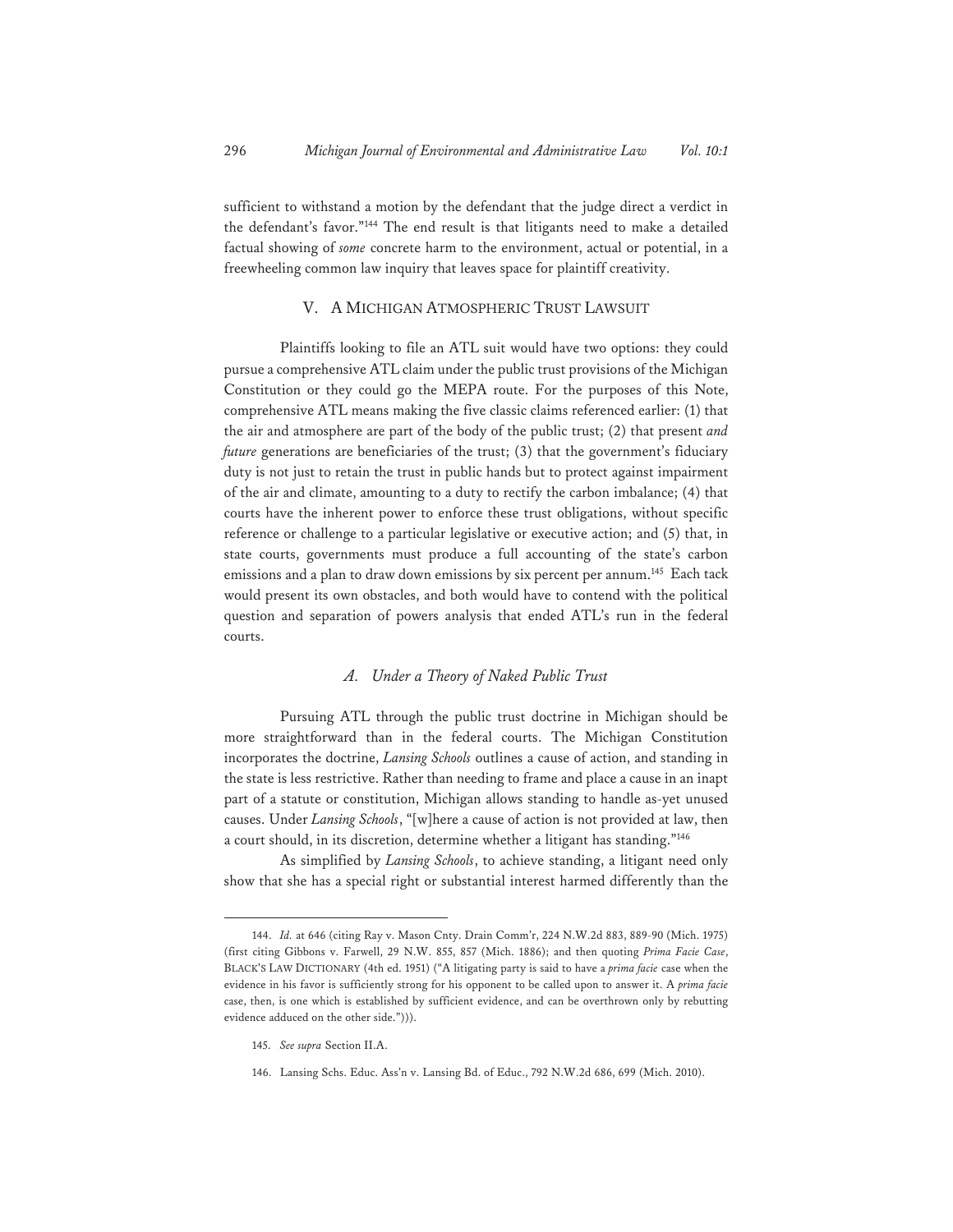general population.147 Public trust itself, as codified in the Michigan Constitution of 1963, grants plaintiffs this "substantial interest" in the atmosphere.<sup>148</sup> Potential Michigan litigants could plead "special injur[ies] . . . different from the citizenry at large" in the same way as the *Juliana* plaintiffs, detailing the concrete and particularized ways that climate change has affected them personally as opposed to society in general.<sup>149</sup> While the state Supreme Court has not clarified whether causation and redressability apply at all in Michigan standing analysis,<sup>150</sup> it stands to reason that plaintiffs would benefit, or at least not be harmed, by showing that the state has caused their harms and that the court has the power to redress them.

For causation, plaintiffs will want to show that their injuries are traceable to the challenged action of the state of Michigan. Given that Michigan is not one of the nation's top energy consumers,<sup>151</sup> the shape of the pleading here is important plaintiffs should not allege that Michigan has alone caused climate change or that equitable relief against Michigan would stop it. Plaintiffs should instead argue by analogy to *Massachusetts v. Environmental Protection Agency* ("*Massachusetts v. EPA*"), where the U.S. Supreme Court pointed out that although Massachusetts' own carbon emissions might not be a major global source of greenhouse gases, the EPA's failure to regulate the state's emissions "at a minimum, 'contribute[d]'" to the state's injuries.152 Plaintiffs should also point out that the state Constitution does not only protect the "air" and "natural resources" of the state from "destruction," but also "impairment" and "pollution" of the same, both of which are caused by excess carbon.153

For lack of an established Michigan structure, it may help to look at redressability as it is laid out in the federal courts.154 The first prong of redressability—whether the requested relief will ameliorate the plaintiffs' harms falls into the same analysis as causation. After all, the two prongs "overlap and are two facets of a single causation requirement," with causation examining "the

- 148. MICH. CONST. art. IV, § 52.
- 149. Juliana v. United States, 217 F. Supp. 3d 1224, 1242–43 (D. Or. 2016).
- 150. *See supra* Section III.B.

152. 549 U.S. 497, 499 (2007). As Justice Weaver concurred in National Wildlife Federation v. Cleveland Cliffs Iron Co., "[i]n developing prudential standing rules, Michigan courts have often drawn from federal case law discussing prudential standing requirements," 684 N.W.2d 800, 830 (Mich. 2004).

- 153. MICH. CONST. art. IV, § 52.
- 154. *See* Juliana v. United States, 217 F. Supp. 3d 1224, 1247-48 (D. Or. 2016).

<sup>147.</sup> *See supra* Section III.A.2. In contrast, the federal formulation requires (1) harm, (2) causation, and (3) redressability. Lujan v. Defenders of Wildlife, 504 U.S. 555, 560 (1992).

<sup>151.</sup> Michigan is ranked 30th out of 50 states in total energy consumed per capita. *Rankings: Total Energy Consumed per Capita, 2018*, U.S. ENERGY INFO. ADMIN., https://www.eia.gov/state/rankings/?sid =MI (last visited Oct. 13, 2020).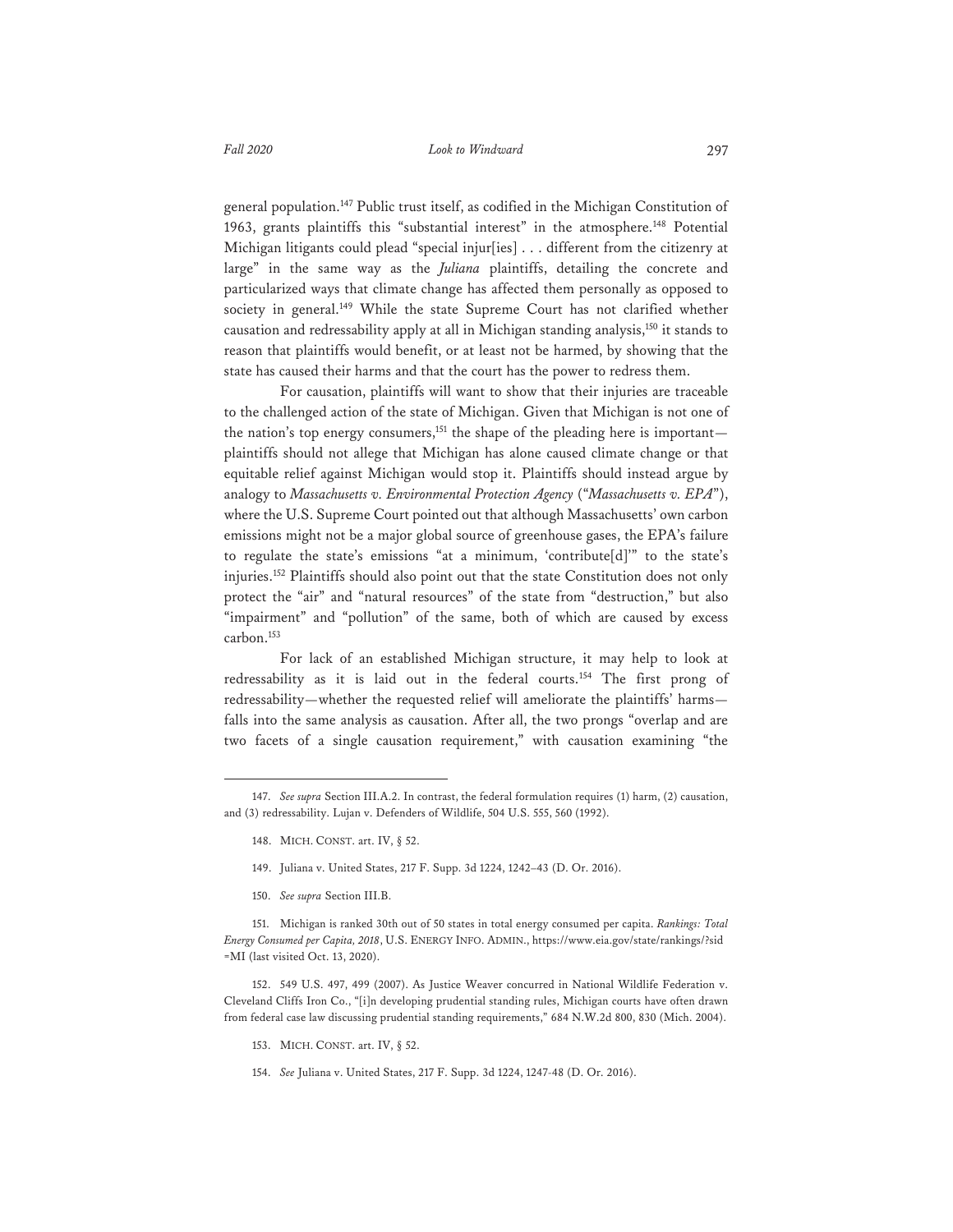connection between the alleged misconduct and injury," while "redressability analyzes the connection between the alleged injury and requested judicial relief."155 Michigan's emissions are not a primary cause of climate change and reducing them would not halt the process, but plaintiffs should again analogize to *Massachusetts v. EPA*, where the U.S. Supreme Court wrote that while an injunction "may not by itself *reverse* global warming, it does not follow that the Court lacks jurisdiction to decide whether [a party] has a duty to take steps to *slow* or *reduce* it."156 No action on Michigan's part would reverse climate change, but given that the state Constitution specifies that the "conservation . . . of the natural resources of the state" are a matter of "paramount public concern," plaintiffs would have a strong argument as to the state's duty to "provide for the protection of the air . . . and other natural resources" of the state from "impairment" or "pollution."157

The second prong of redressability asks whether the requested relief is within the court's power to award.<sup>158</sup> Were the state to assert, like the Ninth Circuit, that the scope of the relief requested by any comprehensive ATL claim is simply beyond the judicial power to enjoin the other two branches of government, plaintiffs have a few rebuttals. In the absence of clear direction under *Lansing Schools*, potential plaintiffs could point out by analogy to the federal system that wide-ranging policyoriented injunctions *are* and *have been* ably managed by courts.159 In conjunction, the plaintiffs could point to the vague but expansive language of *Lansing Schools*. The *Lansing Schools* court wrote that Michigan courts are not bound by the "Article III case-or-controversy requirement" that gave rise to *Lujan* and that "state courts" hold a "broader power."160 Likewise, *Lansing Schools* overturned *Nestle*, which had determined that MEPA violated separation of powers by allowing courts to enforce the law, traditionally an executive function.<sup>161</sup> Plaintiffs could argue that in the same way that MEPA did not violate the separation of powers, neither would an ATL injunction, echoing Justice Weaver's reminder in *Cleveland Cliffs* that "the three branches of government cannot 'operate in all respects independently of the

- 157. MICH. CONST. art. IV, § 52.
- 158. *See supra* text accompanying note 61.

161. *Id.* at 703-704 (Weaver, J., concurring).

<sup>155,</sup> Wash. Env't Council v. Bellon, 732 F.3d 1131, 1146 (9th Cir. 2013).

<sup>156. 549</sup> U.S. at 499.

<sup>159.</sup> For example, plaintiffs could point to *Brown v. Board of Education*, 347 U.S. 483 (1954), *Brown v. Plata*, 563 U.S. 493 (2011), or any other case where courts have managed equitable relief beyond 'traditional' remedies. *See generally* Margo Schlanger, *Beyond the Hero Judge: Institutional Reform Litigation as Litigation*, 97 MICH. L. REV. 1994 (1999) (surveying the history of institutional reform litigation).

<sup>160.</sup> Lansing Schs. Educ. Ass'n v. Lansing Bd. of Educ., 792 N.W.2d 686, 694 (Mich. 2010).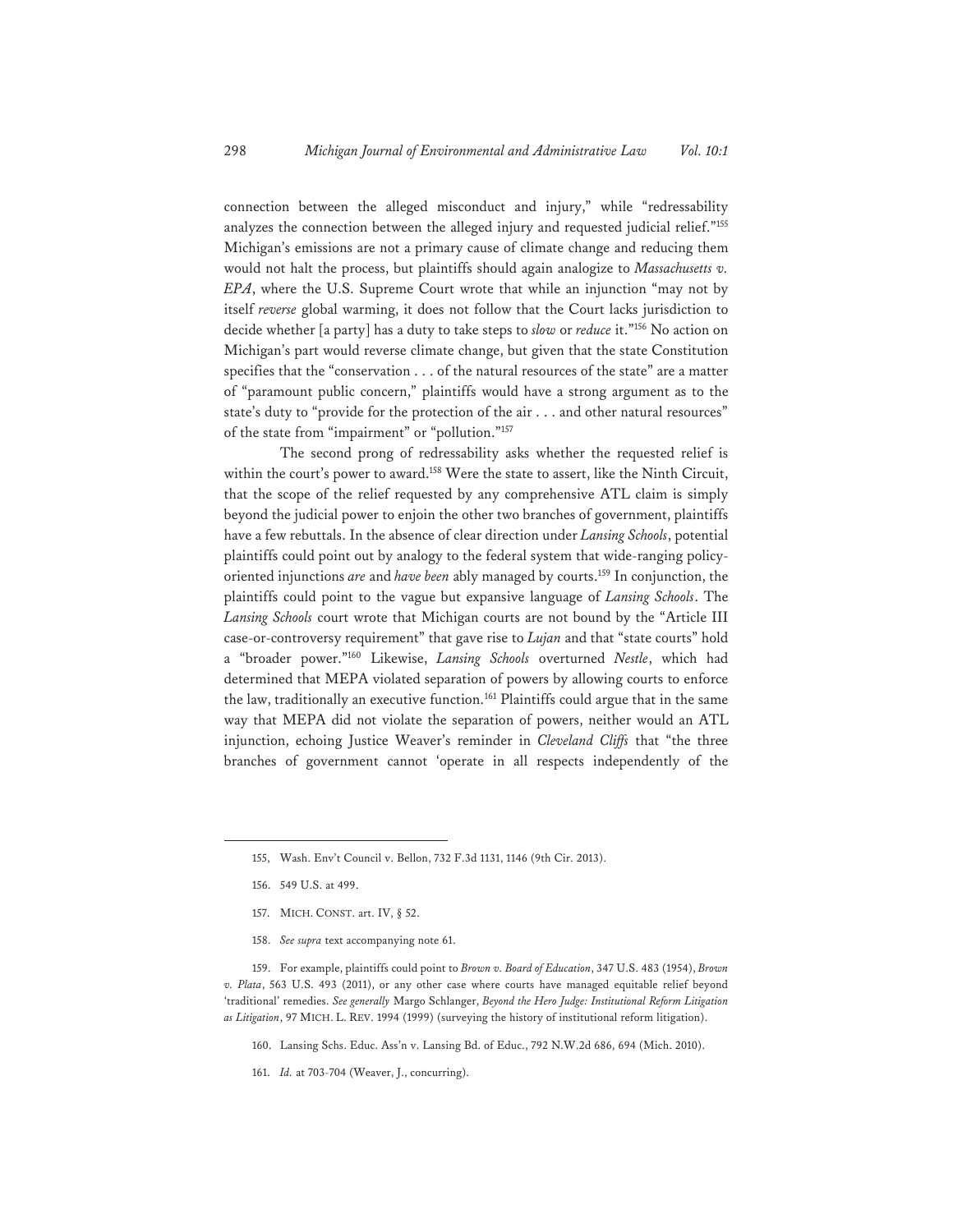others."162 Finally, plaintiffs could cite to MEPA's direction that courts create new environmental standards as an explicit statement of the broad powers of the Michigan courts to direct the other branches of government.<sup>163</sup>

At that point, plaintiffs may run into the last potential problem of an ATL suit under the bare public trust—that MEPA preempts an independent suit under the public trust doctrine. In *Sanders-Reed ex rel*. *Sanders-Reed v. Martinez*, the New Mexico Court of Appeals acknowledged that the state's constitution had incorporated the public trust doctrine but held that the government had already discharged its public trust duties by creating environmental agencies.<sup>164</sup> The New Mexico court dismissed plaintiffs' public trust suit and directed them to pursue rulemaking with those agencies instead.165 In the Michigan context, the state could similarly try to argue that the legislature has already discharged the public trust duties it holds under Article IV Section Fifty-Two of the state Constitution. In doing so, the legislature could claim that MEPA and the environmental agencies it created leave no room for an independent ATL suit. While Michigan courts have yet to give explicit guidance on the issue of preemption,166 there is no reason that plaintiffs could not simultaneously proceed under both plain public trust doctrine and MEPA. If the Michigan courts decide that MEPA has subsumed the public trust, at least the MEPA claim still has a chance to survive.

## *B. Under MEPA*

A MEPA-based attack on Michigan's contributions to climate change would, like a public trust-based ATL suit, require a new approach in the state. Ordinary MEPA actions attack one permit or project at a time. Comprehensive ATL suits attempt to draw down total state emissions through just one case by alleging that entire regulatory schemes, instead of scattered, single corporate or governmental actions, pose a threat to the natural resources of a state. To succeed, plaintiffs need to claim that a state, in the way that it has regulated and permitted industry, commerce, and even residential housing, has contributed to the accumulation of greenhouse gases and allowed for the destruction of the environment. In Michigan,

- 164. 350 P.3d 1221, 1222-23 (N.M. Ct. App. 2015).
- 165. *Id.*

<sup>162. 684</sup> N.W.2d 800, 835 (Mich. 2004) (citing People *ex rel*. Sutherland v. Governor, 29 Mich. 320, 325 (1874)).

<sup>163.</sup> *See* MICH. COMP. LAWS § 324.1701(1).

<sup>166.</sup> *E.g.*, State Highway Comm'n v. Vanderkloot*,* 392 Mich. 159, 179, 184 (1974) (holding that the legislature enacted MEPA to discharge its constitutional duty *and* that MEPA provides a "separate" procedural route for the protection of the environment); Wayne Cnty. Dep't of Health v. Olsonite Corp., 263 N.W.2d 778, 792 (Mich. Ct. App. 1977) (holding, in a somewhat analogous context, that MEPA superseded the common law of nuisance in environmental questions).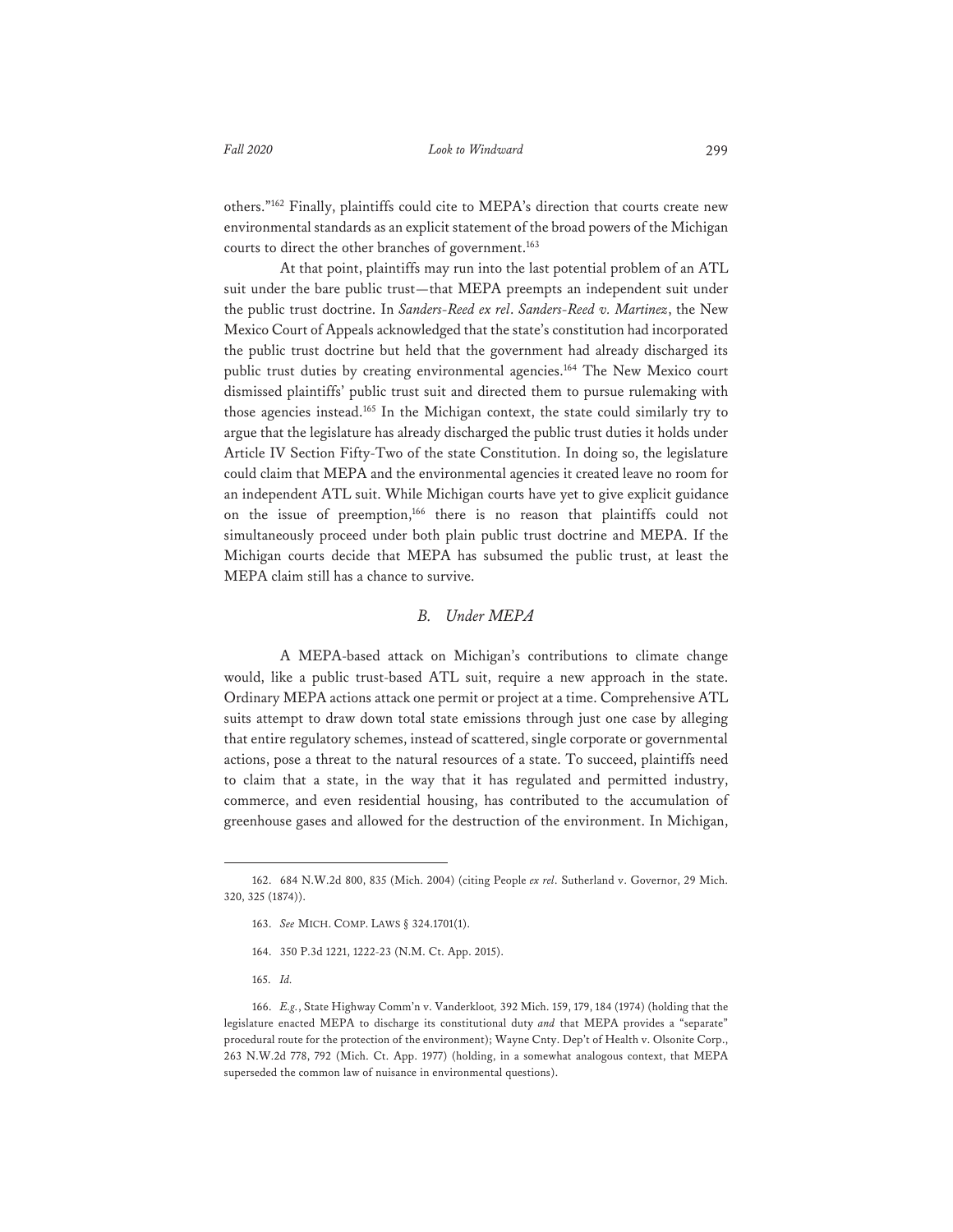the text of MEPA itself presents no obstacle to this approach nor to ATL's five classic claims. The statute provides that a plaintiff may "maintain an action" against "any person," including the state itself, for "equitable relief" in order to protect the state's natural resources.167 The only potential issues related to a MEPA suit of this scope would be the novelty of a statewide approach and the judiciary's reluctance to reach so far in granting injunctive relief.

To begin, though, to establish a prima facie case under MEPA, plaintiffs will need to prove facts showing that the conduct of the state—its regulatory schemes and permitting decisions—"has or is likely to pollute, impair or destroy the air, water or other natural resources."168 Plaintiffs' harms need not be "restricted to actual environmental degradation but [may] also encompass[] probable damage to the environment as well."169 It will not be difficult to show that the state, through its agencies, has allowed significant amounts of carbon into the atmosphere and that it continues to do so.<sup>170</sup> It will likewise not be difficult to show that carbon is having deleterious effects on the state of the atmosphere.<sup>171</sup> Plaintiffs could also point out that, as the Michigan Court of Appeals wrote in *Stevens v. Creek*, climate change is not just threatening natural resources themselves, but "the public trust in those resources."172 That is, climate change is destroying not only the atmosphere and the climate that supports the biosphere of Michigan but also the traditional and recreational interests in and uses of that biosphere.<sup>173</sup> Were a trial court to inquire into whether Michigan state was a significant or major source of the carbon causing climate change, plaintiffs could take either or both of two approaches: (1) to rely on the logic of *Massachusetts v. EPA*, as in the standing analysis above;<sup>174</sup> or (2) to rely

- 168. Ray v. Mason Cnty. Drain Comm'r, 224 N.W.2d 883, 889 (Mich. 1975).
- 169. *Id.*
- 170. *See supra* note 151.
- 171. *See, e.g.*, Wallace-Wells, *supra* note 1.
- 172. Stevens v. Creek, 328 N.W.2d 672, 674 (Mich. Ct. App. 1982).

174. *Massachusetts v. EPA*, 549 U.S. 497, 499 (2007).

<sup>167.</sup> MICH. COMP. LAWS § 324.1701(1). "Equitable relief" covers declaratory relief: (1) that the atmosphere be declared part of the public trust; (2) that present and future generations be declared beneficiaries of the trust; (3) that the court declare that government has a duty to rectify carbon imbalance; and injunctive relief: (4) that the court enjoin action to enforce the trust obligations; and (5) that the court enjoin the government produce an accounting of carbon emissions and a plan to draw down on carbon by six percent per annum.

<sup>173.</sup> For example, the lack of snow hampering winter sports, heavy rain and flooding impairing the use of rivers and the parks they flow through, warming waters in the Great Lakes killing fish and causing algae blooms, flora and fauna extinctions due to a changing climate impairing enjoyment of, *inter alia*, Michigan's state and metroparks. EPA, NO. 430-F-16-024, WHAT CLIMATE CHANGE MEANS FOR MICHIGAN (2016), https://19january2017snapshot.epa.gov/sites/production/files/2016-09/documents/cli mate-change-mi.pdf.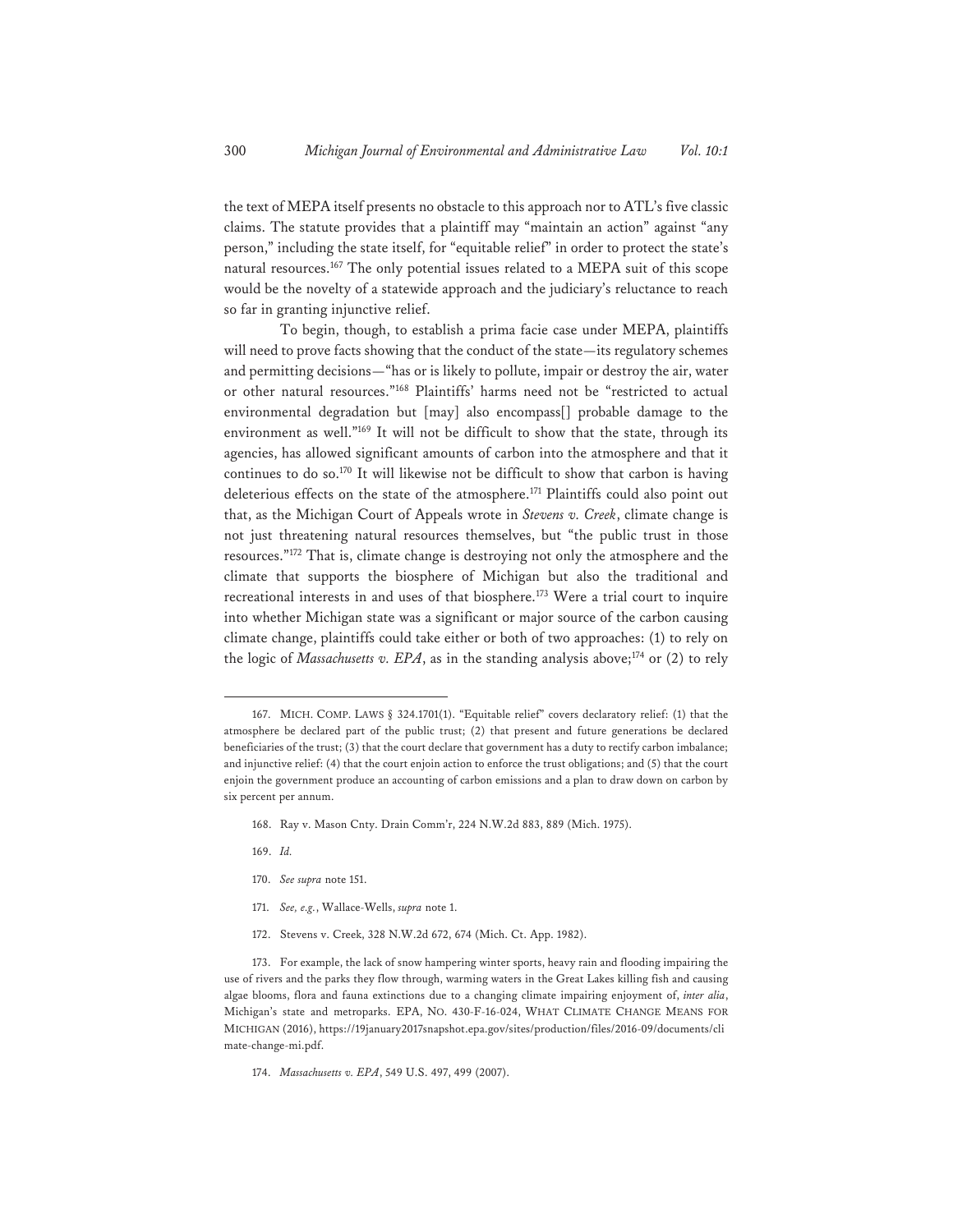on the bare text of MEPA and the cases interpreting it, extrapolating out Michigan's carbon output as "encompass[ing] probable damage to the environment."175

As for the novel statewide approach, plaintiffs would need to argue that while MEPA has generally been used to target individual actions, the statute's plain text and the cases interpreting it empower courts to interrogate and modify regulatory schemes where they fall short of protecting the state's natural resources and the public trust in the same. MEPA reads that "in granting relief," where there is a standard for pollution "by the state or an instrumentality" thereof, the court may "determine the validity, applicability, and reasonableness of the standard," or "if a court finds a standard to be deficient, direct the adoption of a standard approved and specified by the court."<sup>176</sup> In this case, the plaintiffs would be attacking standards of pollution in a grander sense: the statutory schemes that give rise, overall, to the state's carbon output. In making its determinations under MEPA, the court need not defer to any agency decisions or proceedings.177 In *Ray v. Mason Cty. Drain Commissioner*, the Michigan Supreme Court confirmed that the Legislature, in granting the courts such sweeping authority over the administration of the state, did not unconstitutionally violate separation of powers.<sup>178</sup> The scope of the requested injunctive relief would likely force the state to renege on contracts and permits granted to carbon-emitters, but the Michigan courts have already sanctioned retractions of the kind, as seen in *Michigan Oil*. 179

Despite the permissiveness of Michigan law, sweeping injunctive relief will only be granted from a court with a measure of resolve and, in all likelihood, the political inclination to act. Resolve, at least, may be in greater supply as Michigan winters get warmer and its weather weirder.<sup>180</sup> As far as political inclination, that may depend on the outcome of the next few judicial retirements and elections.

#### **CONCLUSION**

The enactment of the MEPA signals a dramatic change from the practice where the important task of environmental law enforcement was left to administrative agencies without the opportunity for participation by individuals or groups of citizens. Not every public agency proved to be a diligent and dedicated

<sup>175.</sup> Ray v. Mason Cnty. Drain Comm'r, 224 N.W.2d 883, 889 (Mich. 1975).

<sup>176.</sup> *Id.*

<sup>177.</sup> *WMEAC*, 275 N.W.2d 538, 542 (Mich. 1979); MICH. COMP. LAWS § 324.1704.

<sup>178.</sup> *Ray*, 224 N.W.2d at 888.

<sup>179.</sup> Mich. Oil Co. v. Nat. Res. Comm'n, 249 N.W.2d 135, 147 (Mich. Ct. App. 1976); *see* discussion *supra* Section I.A.

<sup>180.</sup> *See, e.g.*, EPA, NO. 430-F-16-024, WHAT CLIMATE CHANGE MEANS FOR MICHIGAN (2016), https://19january2017snapshot.epa.gov/sites/production/files/2016-09/documents/climate-changemi.pdf.